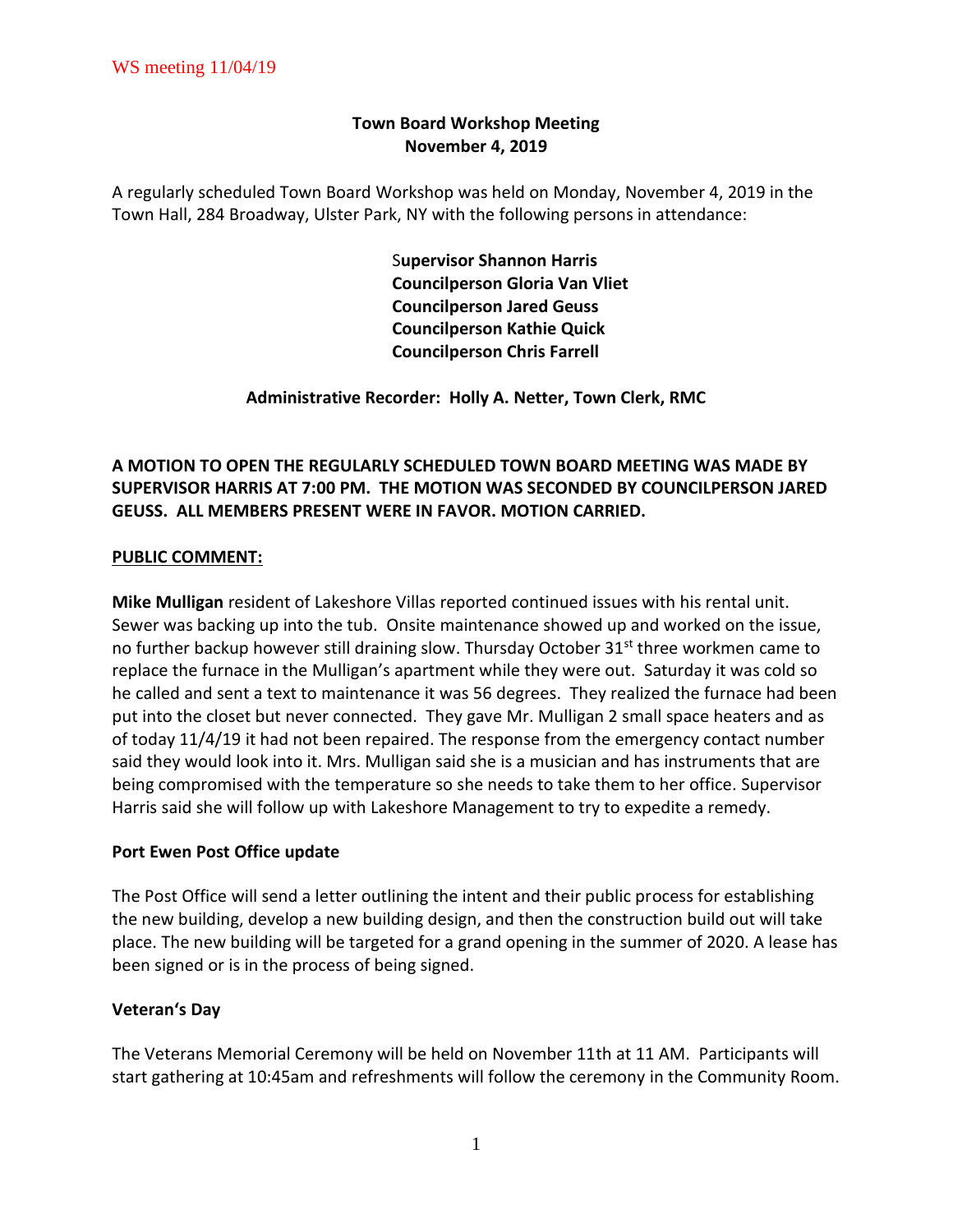## WS meeting 11/04/19

### **Custodial Position**

Buildings and Grounds Department is offering a part time custodial position. Description and schedule has been posted on Esopus.com.

#### **Central Hudson Project**

Central Hudson is running behind on their gas line replacement project. Crews plan to work the next 2-3 Saturdays in order to finish the project ahead of the State Paving Moratorium on November 15th.

#### **Winter Wonderland Parade**

The parade will be held on December  $7<sup>th</sup>$  along the usual Port Ewen parade route. Kathy DiSciullo, Recreation Director has been working with Alex Dean our Outreach Coordinator to advertise and get the word out on social media and it is included in the Ulster County Alive mailing.

### **Final 2020 Town Boards and Committees Calendar**

An updated committees calendar was given to the Board. Supervisor Harris asked which Board members were interested in the Association of Towns Annual Training on February 16-19, 2020 at the Marriott in NYC. Supervisor Harris, Councilperson Geuss and Councilperson Quick plan on attending the conference.

#### **Kayak shed rentals**

Currently we have three renters who will be continuing their lease for the winter. Outreach Coordinator is advertising for the remaining open slots.

#### **Drainage Study & Storm Water Reports**

Letters to participants in the study went out via email with clickable links for more information.

#### **RESOLUTION OF INTRODUCTION**

**Supervisor Shannon Harris, seconded by Chris Farrell**, introduced the following proposed local law, to be known as **Local Law No. 2 of 2019**, entitled **A LOCAL LAW OF THE TOWN OF ESOPUS, ULSTER COUNTY, NEW YORK TO AMEND CHAPTER 85, "DUMPING", OF THE ESOPUS TOWN CODE BY AMENDING SECTION 85-5, "PENALTIES FOR OFFENSES" IN ITS ENTIRETY.**

**BE IT ENACTED** by the Town Board of the Town of Esopus that the Town Code is amended to read as follows: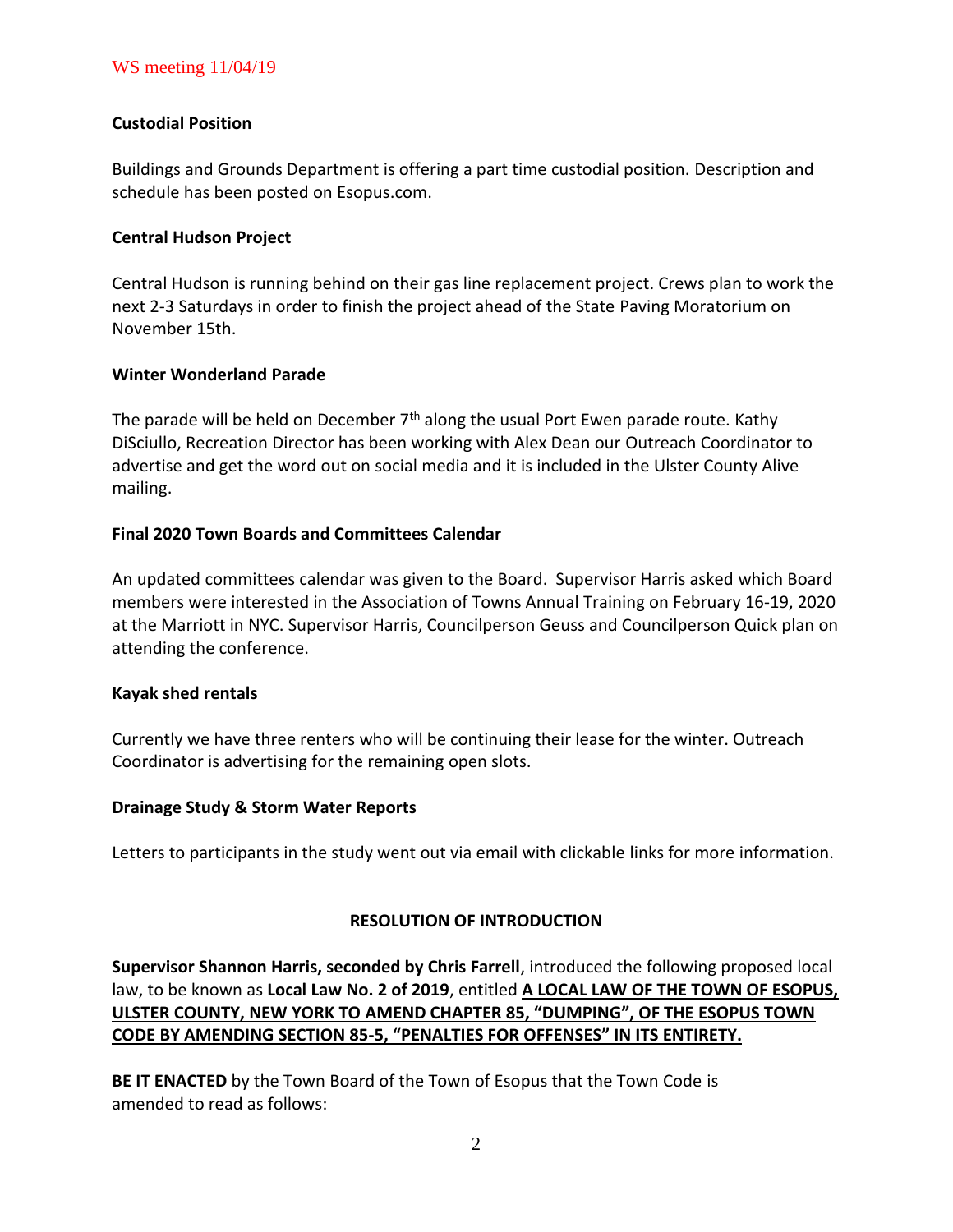Section 1. Section 85-5 of Chapter 85 of the Esopus Town Code is amended in its entirety to read as follows:

§ 85-5. Penalties for Offenses.

A. Penalties for Violations.

(1) Any person committing an offense against any provision of this Chapter shall be punishable by a fine not exceeding Two Thousand Five Hundred and 00/100 (\$2,500.00) Dollars or imprisonment for a period not to exceed fifteen (15) days, or both.

(2) Each and every day that a violation continues shall constitute a separate offense.

(3) Each of the provisions of this Chapter is hereby readopted without substantive change by Local Law, pursuant to the Municipal Home Rule Law of the State of New York. The provisions of this Chapter, and the provisions establishing penalties for violating this Chapter, shall supersede the provisions of the Town Law to the extent that they are inconsistent therewith.

B. Additional remedies.

(1) The Town Board or any Town Officer designated by said Board, in addition to other remedies, may institute an appropriate action or proceeding to correct or abate a violation of this Chapter or to prevent any illegal act

(2) In addition to any other remedies set forth herein authorizing the Town to enforce the provisions of this Chapter, establishing penalties, and setting forth additional remedies, the Town may seek a civil penalty not to exceed One Thousand and 00/100 (\$1,000.00) Dollars per day for each day of the violation.

C. The Town shall pay a sum equal to 50% of any fine or civil penalty collected by the Town to any individual who supplies information that shall lead to the detection, arrest and conviction of a person guilty of violating a provision of this Chapter, when such information culminates with a fine or penalty being paid, provided that the sum paid hereunder shall not exceed \$1,250.

Section 2. If any section of this local law shall be held unconstitutional, invalid, or ineffective, in whole or in part, such determination shall not be deemed to affect, impair, or invalidate the remainder of this local law.

Section 3. This local law shall take effect upon the filing with the Secretary of State in accord with Article 3 of the Municipal Home Rule Law.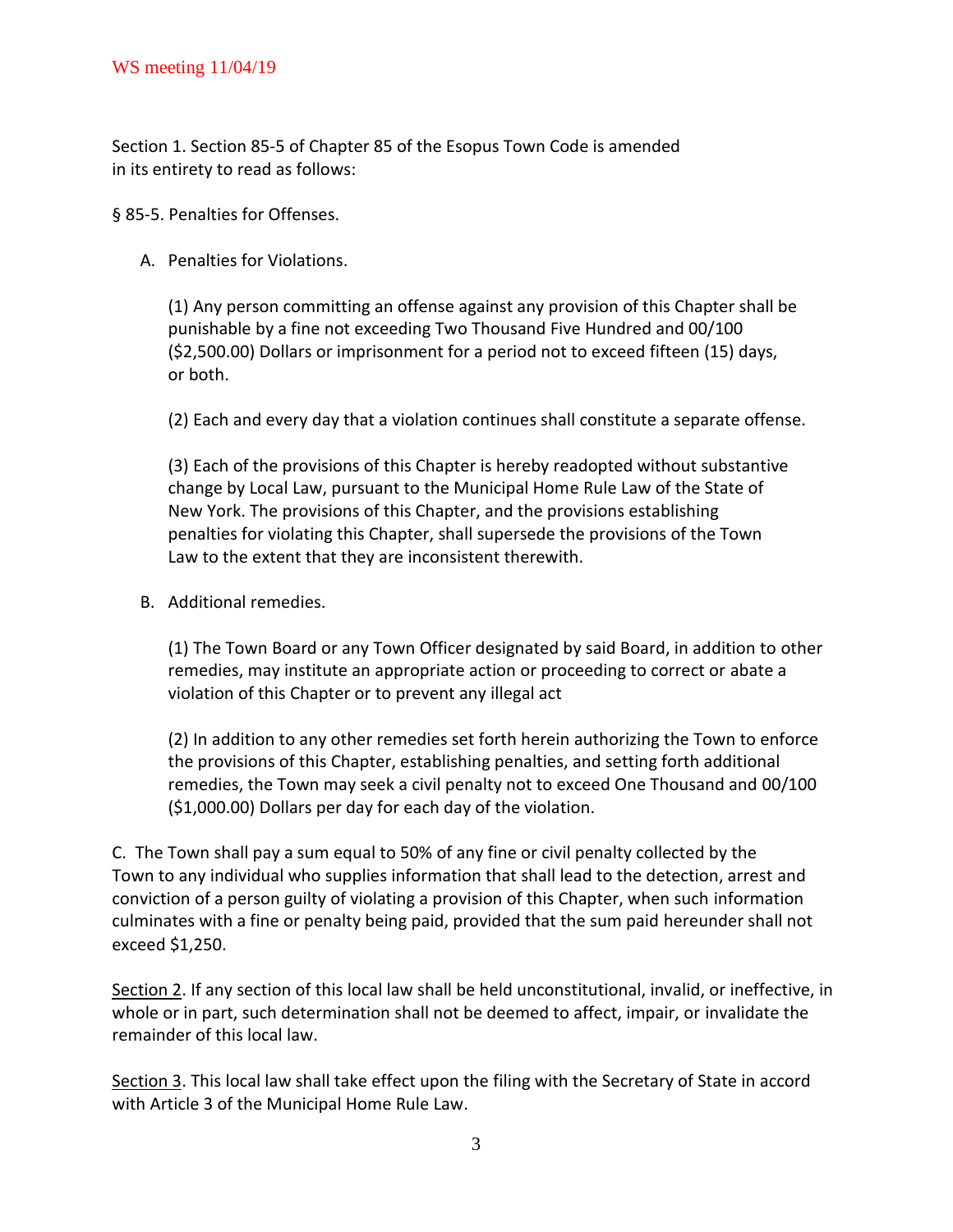Supervisor Harris advised the Town Board that, pursuant to (a) Municipal Home Rule Law of the State of New York, it will be necessary to hold a public hearing upon this law. **Supervisor Harris offered the following resolution which was seconded by Councilperson Chris Farrell, who moved its adoption:**

**WHEREAS**, on November 4, 2019, Supervisor Harris has introduced this local law for the Town of Esopus, to be known as "Town of Esopus Local Law No. 2 of the Year 2019, entitled A LOCAL LAW OF THE TOWN OF ESO**PUS, ULSTER COUNTY, NEW YORK TO AMEND CHAPTER 85, "DUMPING", OF THE ESOPUS TOWN CODE BY AMENDING SECTION 85-5, "PENALTIES FOR OFFENSES" IN ITS ENTIRETY.**

**RESOLVED**, that a public hearing be held in relation to the proposed changes as set forth in the form of notice, hereinafter provided, at which hearing parties of interest and citizens shall have an opportunity to be heard, to be held at the Town Hall, 284 Broadway, Ulster Park, New York, on December 3, 2019, at 7:00 o'clock p.m., Prevailing Time, and that notice of said meeting shall be published in the official newspaper of general circulation in the Town of Esopus, by the Town Clerk, at least ten (10) days before such hearing and that notice shall be in the following form:

## **NOTICE OF PUBLIC HEARING**

**TAKE NOTICE**, that the Town Board of the Town of Esopus will hold a public hearing at the Town Hall, 284 Broadway, Ulster Park, New York on December 3, 2019 at 7:00 o'clock, p.m., on Local Law No. 2 of the Year 2019, A LOCAL LAW OF THE TOWN OF ESOPUS, ULSTER COUNTY, NEW YORK TO AMEND CHAPTER 85, "DUMPING", OF THE ESOPUS TOWN CODE BY AMENDING SECTION 85-5, "PENALTIES FOR OFFENSES" IN ITS ENTIRETY.

**TAKE FURTHER NOTICE**, that copies of the aforesaid proposed local law will be available for examination at the office of the Clerk of the Town of Esopus, at the Town Hall, 284 Broadway, Ulster Park, New York between the hours of 9:00 a.m. and 4:00 p.m. on all business days between the date of this notice and the date of the public hearing.

**TAKE FURTHER NOTICE**, that all persons interested and citizens shall have an opportunity to be heard on said proposal at the time and place aforesaid.

**The foregoing resolution was voted upon with all councilmen voting as follows:**

| <b>Supervisor Shannon Harris</b>      | <b>AYE</b> |  |
|---------------------------------------|------------|--|
| <b>Councilperson Gloria Van Vliet</b> | <b>AYE</b> |  |
| <b>Councilperson Jared Geuss</b>      | <b>AYE</b> |  |
| <b>Councilperson Kathie Quick</b>     | <b>AYE</b> |  |
| <b>Councilperson Chris Farrell</b>    | <b>AYE</b> |  |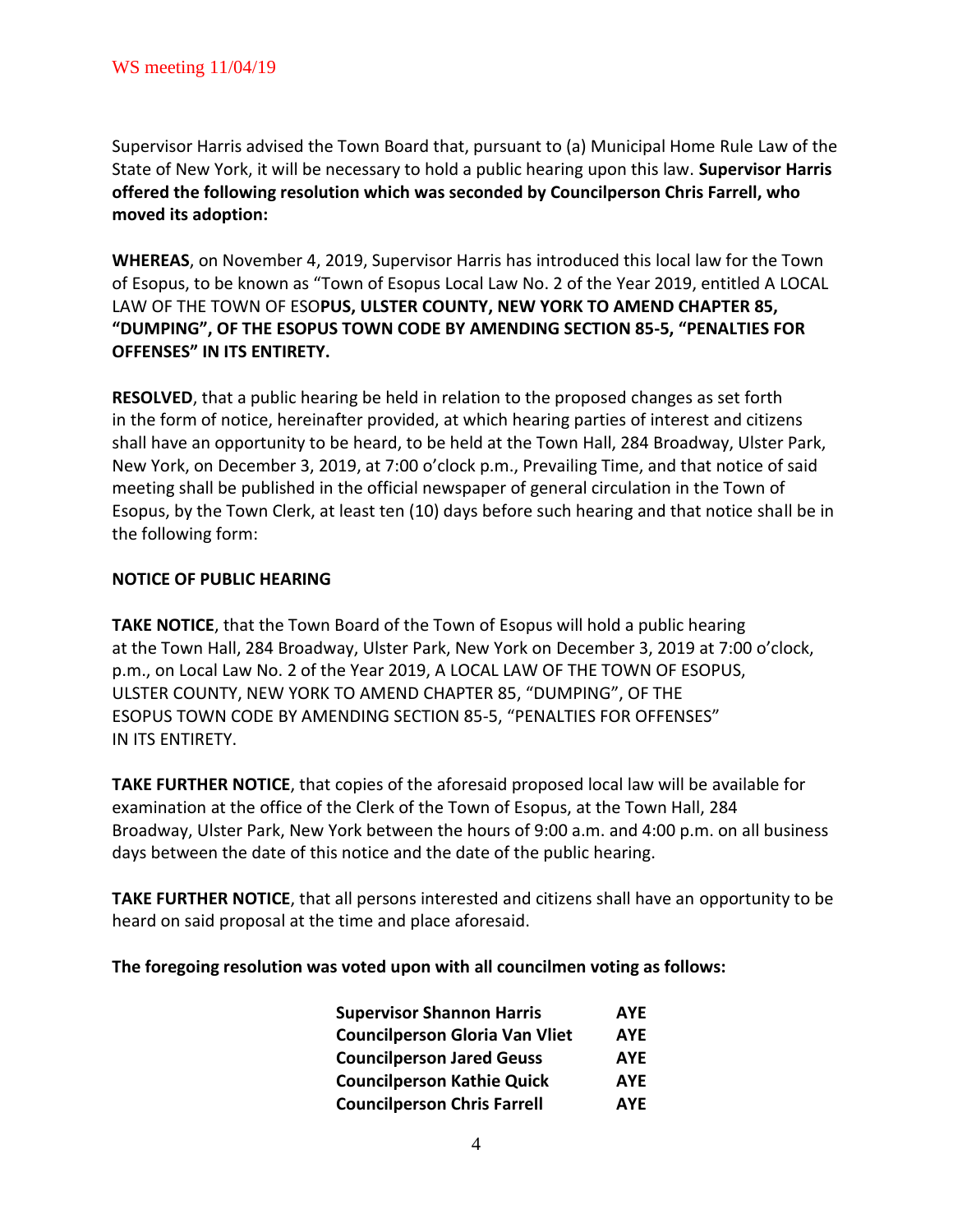**Resolution duly adopted.**

## **RESOLUTION OF INTRODUCTION**

**Supervisor Shannon Harris, seconded by Councilperson Gloria Van Vlie**t, introduced the following proposed local law, to be known as **Local Law No. 3 of 2019**, entitled **A LOCAL LAW OF THE TOWN OF ESOPUS, ULSTER COUNTY, NEW YORK TO CREATE CHAPTER 101, "RENTAL PROPERTIES REGISTRATION AND INSPECTION", OF THE ESOPUS TOWN CODE.**

**BE IT ENACTED** by the Town Board of the Town of Esopus that Chapter 101 of the Town Code is Created and reads as written in the following section:

Section 1.

## **CHAPTER 101**

## **RENTAL PROPERTIES REGISTRATION AND INSPECTION**

## **§ 101-1 TITLE**

This Chapter shall be known and may be cited as the Rental Property Registration and Inspection Law of the Town of Esopus.

### **§ 101-2 DEFINITIONS**

A. As used in this Chapter, these terms shall have the meanings indicated as follows:

### **Action or Proceeding**

Any Action or Proceedings which may be instituted in the Town Court of the Town of Esopus or the County Court of the County of Ulster or the Supreme Court of the County of Ulster or any court of competent jurisdiction with an alleged violation of any law of the Town of Esopus.

### **Building**

Any improved real property, residential or mixed use (commercial-residence), located within the Town of Esopus that has five or more rental units.

### **Owner**

Any individual or individuals, partnership, Limited Liability Company, Corporation or any business organization, whether for profit or otherwise, in whose name title to a Rental Property is held, including a mortgagee or vendee in possession, assignee of rents, receiver, executor, trustee, lessee, agent or any other person, firm, Limited Liability Company or corporation directly or indirectly in control of the property.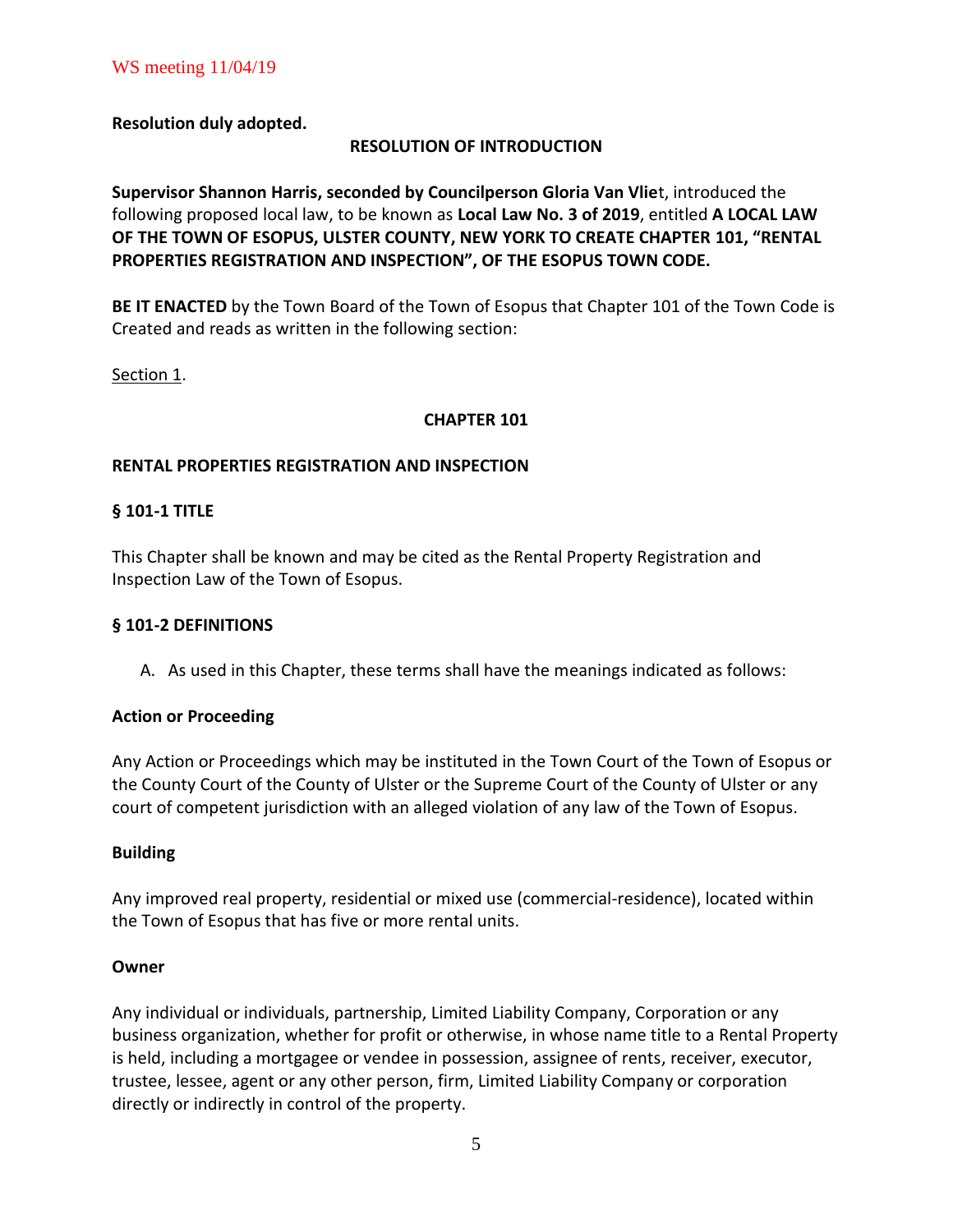## **Rental Property**

Includes all properties in the Town of Esopus which have five or more residential units that are either rented, leased, let or hired out to be occupied for residential or mixed use (commercialresidential).

## **§ 101-3 LANDLORD REGISTRATION STATEMENT**

- A. Every owner of a Rental Property as above defined shall file with the Building Inspector of the Town of Esopus, within 60 days after the adoption of this article, a landlord registration statement on forms to be supplied by the Building Inspector of the Town of Esopus.
- B. It shall be unlawful for any Owner of a Rental Property to offer for rent, or to rent any unit, or to allow any rental unit to be occupied without having first registered pursuant to this article as required herein within the time prescribed for such registration. Failure to receive notice of the registration deadline will not excuse failure to register the Rental Property. It is the Owner's responsibility to fulfill the requirements of this article.
- C. The registration form shall contain:

1. A description of the premises by street number or block and lot number, including tax identification number.

2. The Owner's name, residential address, and mailing addresses together with his/her business telephone number, home phone number, cell phone number, fax number, as well as e-mail address, or if such Owner is a corporation, Limited Liability Company or other entity, the name and address of such corporation, Limited Liability Company or other entity, and the name, residence, business address, together with the residence, business telephone numbers, cell phone numbers, fax numbers and email addresses, if any, of all officers.

3. Designation of managing agent. The Owner must designate a managing agent. The Owner shall provide the following information to the Building Inspector of the Town of Esopus: the name, residence, business and e-mail address and residence, business and cell telephone numbers of a natural person, 18 years of age or over, who actually resides within a 30 mile radius, and who shall be designated by such Owner as a managing agent responsible for and in control of the maintenance and operation of such dwelling, and who shall be designated as the person upon whom process may be served on behalf of the Owner. The managing agent and/or Owner shall keep a current record of all the tenants, and their names and addresses, who are renting, leasing or living in the premises. There shall be endorsed upon such statements a written consent to such designation signed by such managing agent. An Owner who is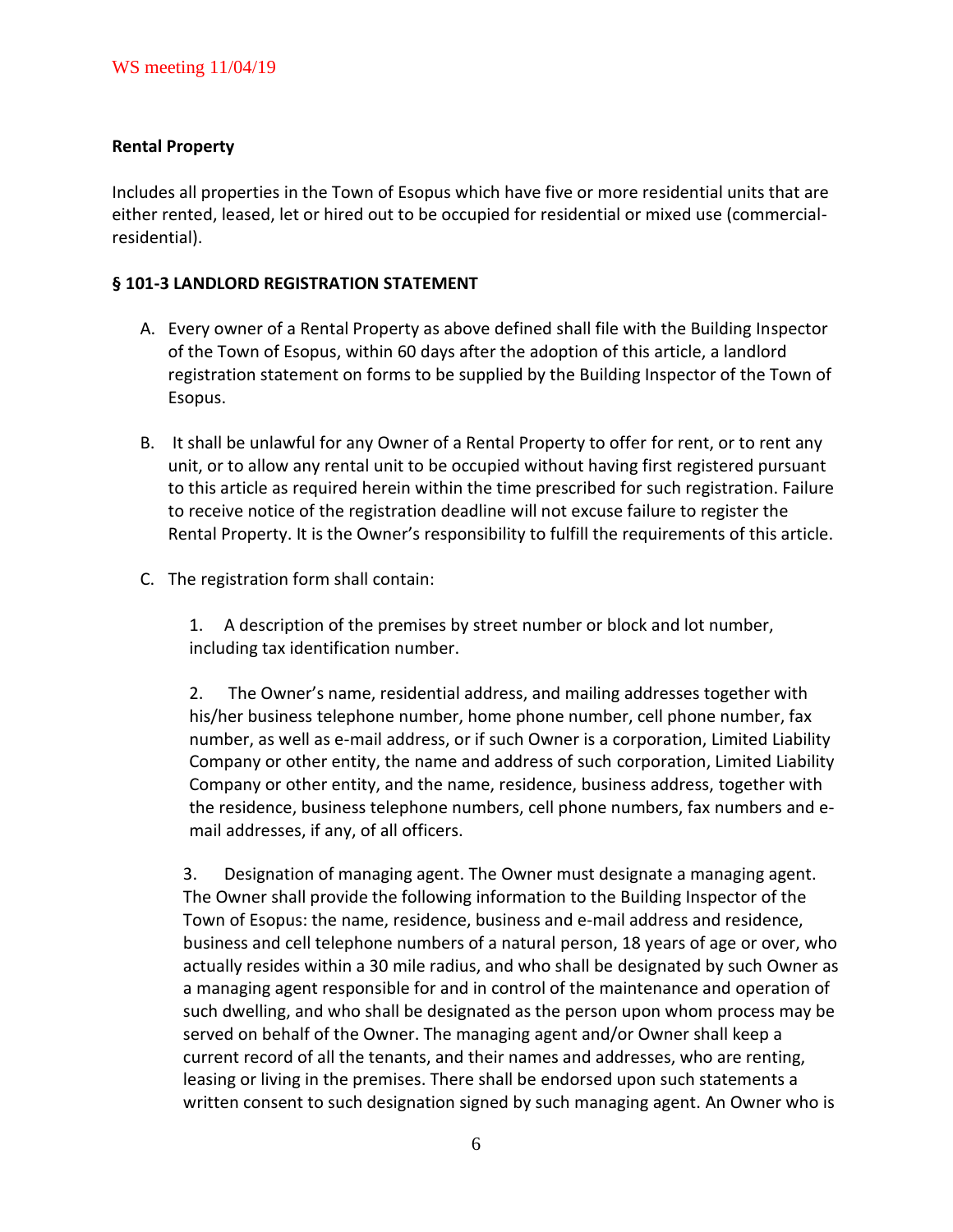a natural person and who meets the requirements of this subsection as to the location of the residence or place of transacting business of a managing agent may designate him/herself as such managing agent.

4. The Owner shall be obligated, at all times, to keep this information updated, and when there is a change in Ownership or a change in the managing agent, the Owner shall be obligated to update the information by amending the landlord registration statement within 15 days from the date of any such change.

- D. Upon completion and execution and submission of the landlord registration statement as aforesaid, said registration shall be reviewed by the Building Inspector of the Town of Esopus or its designee for adequacy. Should the Building Inspector and/or its designees determine that said application is incomplete, defective or untruthful for any reason, said application shall be marked "rejected" and returned to the filer. A rejected application shall not be deemed to comply with the following provisions of this article.
- E. It shall be the responsibility of each Owner to timely notify the Building Safety Division of the Esopus Fire Department whenever the information provided in the landlord registration statement has become outdated or for any reason is inaccurate.
- F. A copy of the approved application shall be required and shall be a condition precedent before the Owner shall be entitled to rent any unit contained in the Rental Property.
- G. Where, after filing of any landlord registration statement in relation to any Rental Property under the applicable provisions of this article, the Owner of such property shall have granted or transferred his/her right, title or interest therein or in any part thereof, such Owner shall file with the Town of Esopus Building Inspector within 15 days after such grant or transfer a written statement which, under oath, shall contain the name and residence, business addresses, business and home telephone, cell phone numbers, fax numbers and e-mail of the grantee, transferee or other successor of such right, title and interest, or if such grantee, transferee or successor is a corporation, the name and address of such corporation, including the names of all officers, their addresses, business and residence phone and cell numbers as well as e-mail addresses and fax numbers. If the Owner is a Limited Liability Company, the names of all Managing Members, their addresses, business and residence phone and cell numbers as well as email addresses and fax numbers. If the Owner is unable with due diligence to secure the aforementioned information, then the Owner shall immediately notify the Building Inspector of the Town of Esopus in writing of this fact.
- H. Where, after the filing of any landlord registration statement with the Building Inspector of the Town of Esopus pursuant to the applicable provisions of this article, any change other than a designation of a different managing agent or a change of Ownership or interest occurs in any name, residence or any business address of a list of officers required to be included in such statement, the Owner, within 15 days after such change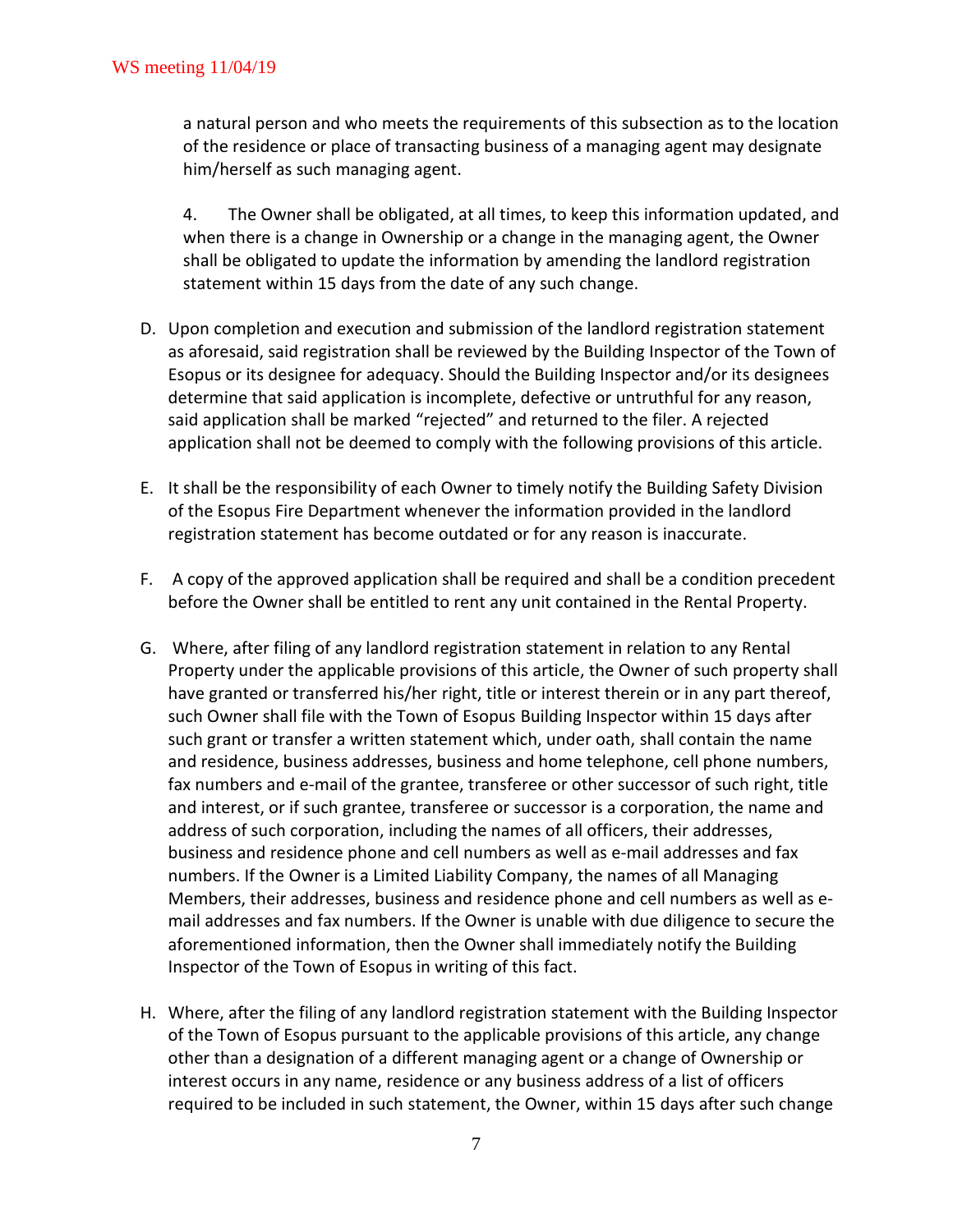shall file a statement under oath setting forth the particulars of such change so as to supply the information necessary to make currently correct the last landlord registration statement filed pursuant to the applicable provisions of this section.

- I. An Owner may terminate such designation by filing with the Building Inspector of the Town of Esopus a sworn written statement designation a new managing agent made in conformity with the provisions herein above cited.
- J. Any landlord registration statement or designation of a managing agent required to be filed with the Building Inspector of the Town of Esopus by any Owner of a Rental Property under the provisions of this section shall be signed by such Owner, or if such Owner is a corporation, by an officer thereof, or if such Owner is a partnership, by a partner thereof or if said Owner is a Limited Liability Company, by a Managing Member thereof and said statements must be sworn to under the penalties of perjury.
- K. Any such landlord registration statement or designation of a managing agent shall be deemed prima facie proof of the statement therein contained in any criminal or civil prosecution against the Owner or managing agent of a Rental Property.

## **§ 101-4 INSPECTION REQUIREMENTS**

- A. The Building Inspector of the Town of Esopus or its authorized designee or agent shall annually inspect each Rental Property, which is subject to the provisions of this article and shall notify each Owner and/or managing agent of each Rental Property as to the time and place of such inspection. The inspection shall take place at a minimum every 12 months. The inspection shall be for the purpose of determining compliance with all applicable rules and regulations concerning safety and maintenance of all rules and regulations applicable to said Rental Property. In addition, the Owner and/or managing agent shall be obligated to review the contents of the landlord registration statement to determine if all said information is up to date, complete and accurate in all respects.
- B. The annual inspection shall follow the following procedure:
	- 1. The Building Inspector or its designee shall inspect the property, provide the Owner with a copy of the written inspection report; and
	- 2. If an Owner rents a property found physically lacking any of the following: running water, heat, electricity, sanitary facilities, windows in sleeping spaces in compliance with N.Y.S. Building Code, cooking facilities and/or smoke/carbon monoxide detector(s) or there is the presence of mold, the property may not be rented until remedied and a re-inspection completed.
- C. Temporary Housing: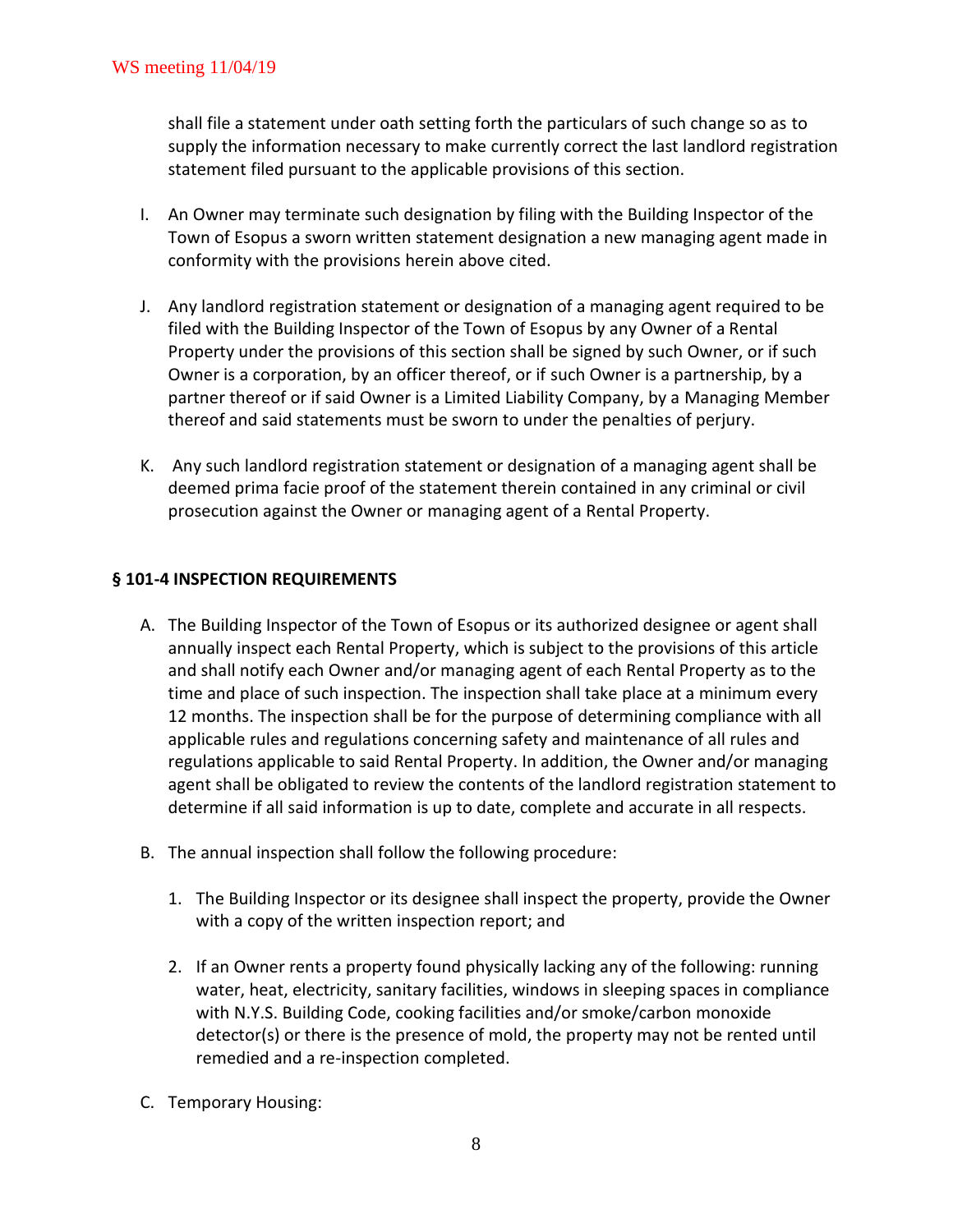1. If a Rental Property is found not to be registered and/or upon inspection has been found in violation of this Chapter or in violation of the Town's Building Code, such that same renders the Rental Property or any part of same unsafe for human habitation, the Owner shall immediately provide, at Owner's expense, temporary housing for all tenants who shall be displaced until the violation has been remedied by Owner, or a Certificate of Occupancy and a rental registration is issued, whichever is earliest. This provision shall not apply to power outages caused by weather related events or are the responsibility of the utility provider.

2. Such temporary housing shall be provided at the nearest feasible geographical location and shall be safe and habitable alternate accommodations for the displaced tenants.

- D. Tenant List. The property Owner shall certify or affirm that he/she or it has the name, address and contact information for each tenant or subtenant occupying each dwelling unit. Any property Owner, who fails to maintain said information shall be guilty of a violation of this chapter, which is hereby declared to be a violation, and upon conviction thereof, shall be punished by a fine not to exceed the amount set forth in the schedule or penalties, fees and fines set forth herein.
- E. Any inspection report issued pursuant to Subsection A of this section which reveals the presence of a violation shall be remedied by the Owner within the time stated in the report. Failure to bring any Building and/or Rental Property into conformance with such report and/or to remedy within the time set forth therein shall constitute a violation of this article, it being expressly understood that this provision shall not constitute the exclusive remedy.

## **101-5 OWNERS'S OBLIGATIONS**

- A. In the event that the Owner schedules or the Owner learns that the utility service provider is scheduling a cessation or interruption of: electric power or of gas or fuel to the Rental Property, Owner shall notify the Tenants and the Town of Esopus Supervisor and Building department at least 48 hours in advance of said cessation or interruption of service.
- B. Owner will provide each tenant as well as the Town of Esopus Supervisor and Building Department of an on-site emergency other than dialing 911. Said individual(s) must be able to respond and address on site emergencies 24 hours per day, every day of the year.
- C. Owner shall maintain a master list for all rental units identifying the head of household with their unit number and their landline or cell phone or telephone number. Owner shall immediately contact each such individual in the event of an emergency to apprise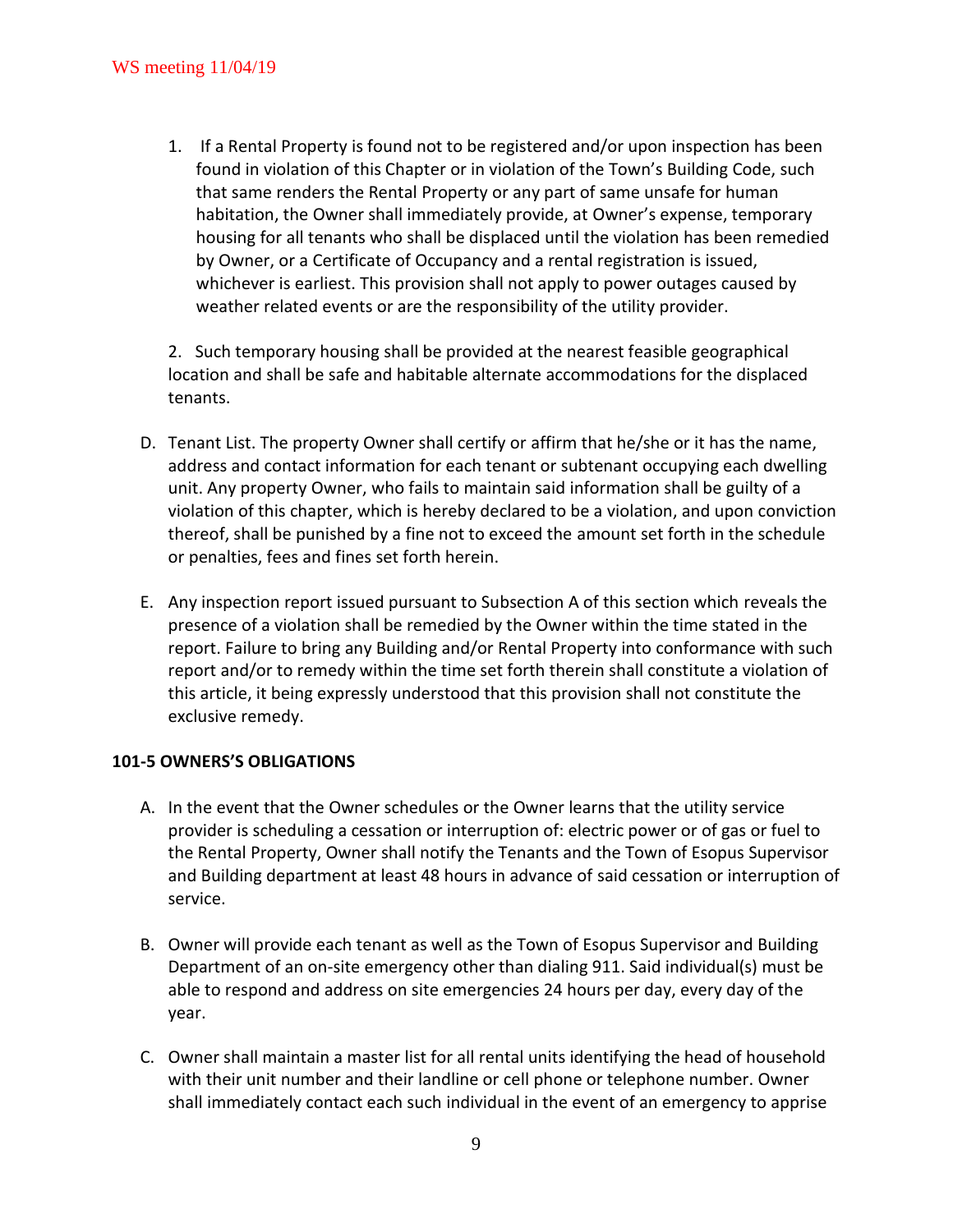the tenant the nature of the emergency and the action that must be taken. In the event that relocation of the tenant(s) is required, the Owner shall advise the address of said emergency relocation venue.

- D. Owner shall provide each Tenant with a current list of all motels/hotels within an eight mile radius including those facilities which accept pets and which could be used for temporary shelter in the event that tenants must be relocated due to an emergency or other on-site condition requiring the tenants to vacate.
- E. Owner shall prepare and provide to each Tenant and to the Town of Esopus Supervisor and Building Department the protocol which the Owner will follow for individual and mass communications to ensure that each Tenant is promptly notified of any on-site emergency.
- F. Owner will prepare and provide to the Town of Esopus Supervisor and Town Building Inspector a diagram showing the location of each building, apartment, and structure on the Rental Property and also delineating the location of all utility lines and utility facilities extant on the Rental Property.

## **§ 101-6 ENFORCEMENT**

This local law may be enforced by seeking civil penalties or by instituting a criminal Proceeding or both.

- A. The Owner(s) or a designating managing agent of an Owner may be served with a notice of violation, order of remedy, order of violation, an appearance ticket or other service of process, whether criminal or civil, pursuant to and subject to the provisions of law as it actually served upon the Owner.
- B. No Owner who designates a managing agent pursuant to the provisions of this article may assert the defense of lack of notice or lack of in person jurisdiction based solely upon the service of process upon his designated agent.

### **§ 101-7 SERVICE OF PAPERS - NOTICE OF VIOLATIONS**

Service of papers and notice of violations shall be:

- A. By delivering to and leaving a copy of the same with any person or persons violating or who may be liable under any of the several provisions of this article; or
- B. By registered or certified mail to the Owner or managing agent at most current address on file in the registration statement; or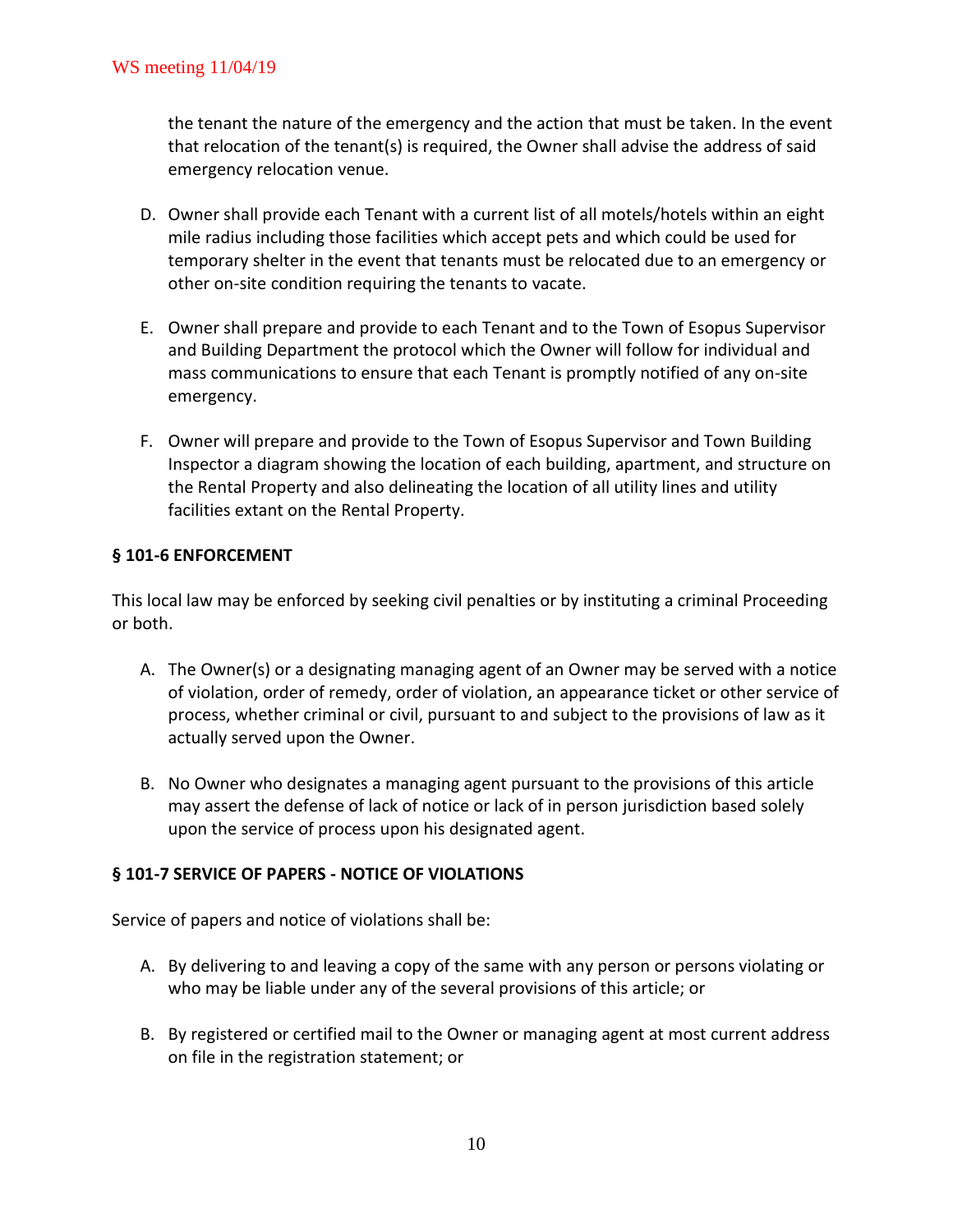## WS meeting 11/04/19

- C. If none is on file, to the most current address for the Owner available at the Town of Esopus Assessor's Office by registered or certified mail to the Owner and/or managing agent; and if such person or persons cannot be served by any of the aforesaid methods after diligent search shall have been made for him/her or them, then such notice or order may be served by posting the same in a conspicuous place upon the Rental Property where such violation is alleged to exist, or to which such notice may refer, or which may be deemed unsafe or dangerous, which shall be the equivalent of personal service of said notice upon all parties, including the Owner and/or managing agent for whom such search shall have been made; or
- D. By any other method or service pursuant to New York Civil Practice Law and Rules.
- E. If the Owner or person(s) or any of them to whom said notice is directed, do not reside in the County of Ulster and have no known place of business therein. If said person or persons cannot be found, then by posting a copy of the same in a manner aforesaid and depositing a copy thereof in a United States Postal Service box or office, enclosed in a sealed wrapper addressed to said person or persons at his/her/its last known place of residence with the postage paid thereon, and said posting and mailing a copy of said notice shall be equivalent to personal service of said notice.

## **§ 101-8 PENALTIES FOR OFFENSES**

Violations of this article will constitute an offense within the meaning of the Penal Law of the State of New York, punishable as provided for herein. In addition, a violation of any provision of this article shall constitute a municipal infraction and will be subject to applicable penalties under this article, and the Town of Esopus may choose to enforce this article as a criminal or civil matter, or both. Any Owner who violates, disobeys, neglects or refuses to comply with any of the terms of this article shall be subject to a fine/penalty of up to \$1,000.00 and/or up to 15 days in jail. Each week a violation continues shall be deemed a separate offense subjecting the offender to additional fines/penalties of up to \$1,000.00 per day and/or additional jail sentences of up to 15 days.

### **§ 101-9 EFFECTIVE DATE**

The effective date of this law shall be the day that same is filed with the New York State Secretary of State.

Section 2. If any section of this local law shall be held unconstitutional, invalid, or ineffective, in whole or in part, such determination shall not be deemed to affect, impair, or invalidate the remainder of this local law.

Section 3. This local law shall take effect ten (10) days following publication and posting in accordance with Town Code Section 123-50(D) and filing of the local law with the Secretary of State in accord with Article 3 of the Municipal Home Rule Law.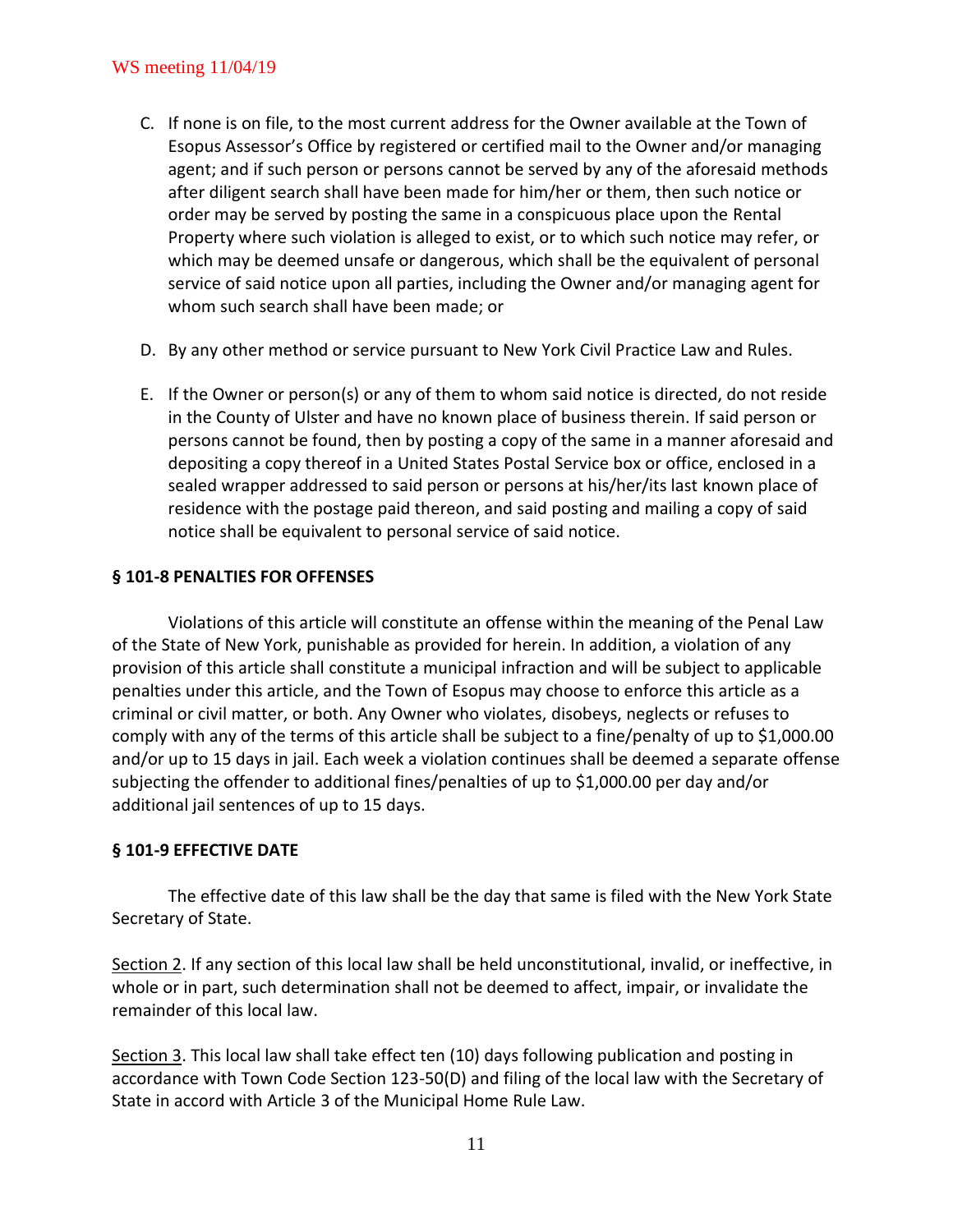Supervisor Harris advised the Town Board that, pursuant to (a) Municipal Home Rule Law of the State of New York, it will be necessary to hold a public hearing upon this law; and (b) Town Code Sections 123- 51(A) and (B), it will be necessary to refer this Zoning Code amendment to the Town of Esopus Planning Board and the Ulster County Planning Board. **Supervisor Harris offered the following resolution which was seconded by Councilperson Chris Farrell, who moved its adoption:**

**WHEREAS**, on November 4, 2019, Supervisor Harris has introduced this local law for the Town of Esopus, to be known as "**Town of Esopus Local Law No. 3 of the Year 2019, entitled A LOCAL LAW OF THE TOWN OF ESOPUS, ULSTER COUNTY, NEW YORK TO CREATE CHAPTER 101, "RENTAL PROPERTIES REGISTRATION AND INSPECTION", OF THE ESOPUS TOWN CODE.**

**RESOLVED**, that a public hearing be held in relation to the proposed changes as set forth in the form of notice, hereinafter provided, at which hearing parties of interest and citizens shall have an opportunity to be heard, to be held at the Town Hall, 284 Broadway, Ulster Park, New York, on December 3, 2019, at 7:00 o'clock p.m., Prevailing Time, and that notice of said meeting shall be published in the official newspaper of general circulation in the Town of Esopus, by the Town Clerk, at least ten (10) days before such hearing and that notice shall be in the following form:

## **NOTICE OF PUBLIC HEARING**

**TAKE NOTICE**, that the Town Board of the Town of Esopus will hold a public hearing at the Town Hall, 284 Broadway, Ulster Park, New York on December 3, 2019, at 7:00 o'clock p.m., on **Local Law No. 3** of the Year 2019, A LOCAL LAW OF THE TOWN OF ESOPUS, ULSTER COUNTY, NEW YORK TO CREATE CHAPTER 101, "RENTAL PROPERTIES REGISTRATION AND INSPECTION", OF THE ESOPUS TOWN CODE.

TAKE FURTHER NOTICE, that copies of the aforesaid proposed local law will be available for examination at the office of the Clerk of the Town of Esopus, at the Town Hall, 284 Broadway, Ulster Park, New York between the hours of 9:00 a.m. and 4:00 p.m. on all business days between the date of this notice and the date of the public hearing.

TAKE FURTHER NOTICE, that all persons interested and citizens shall have an opportunity to be heard on said proposal at the time and place aforesaid.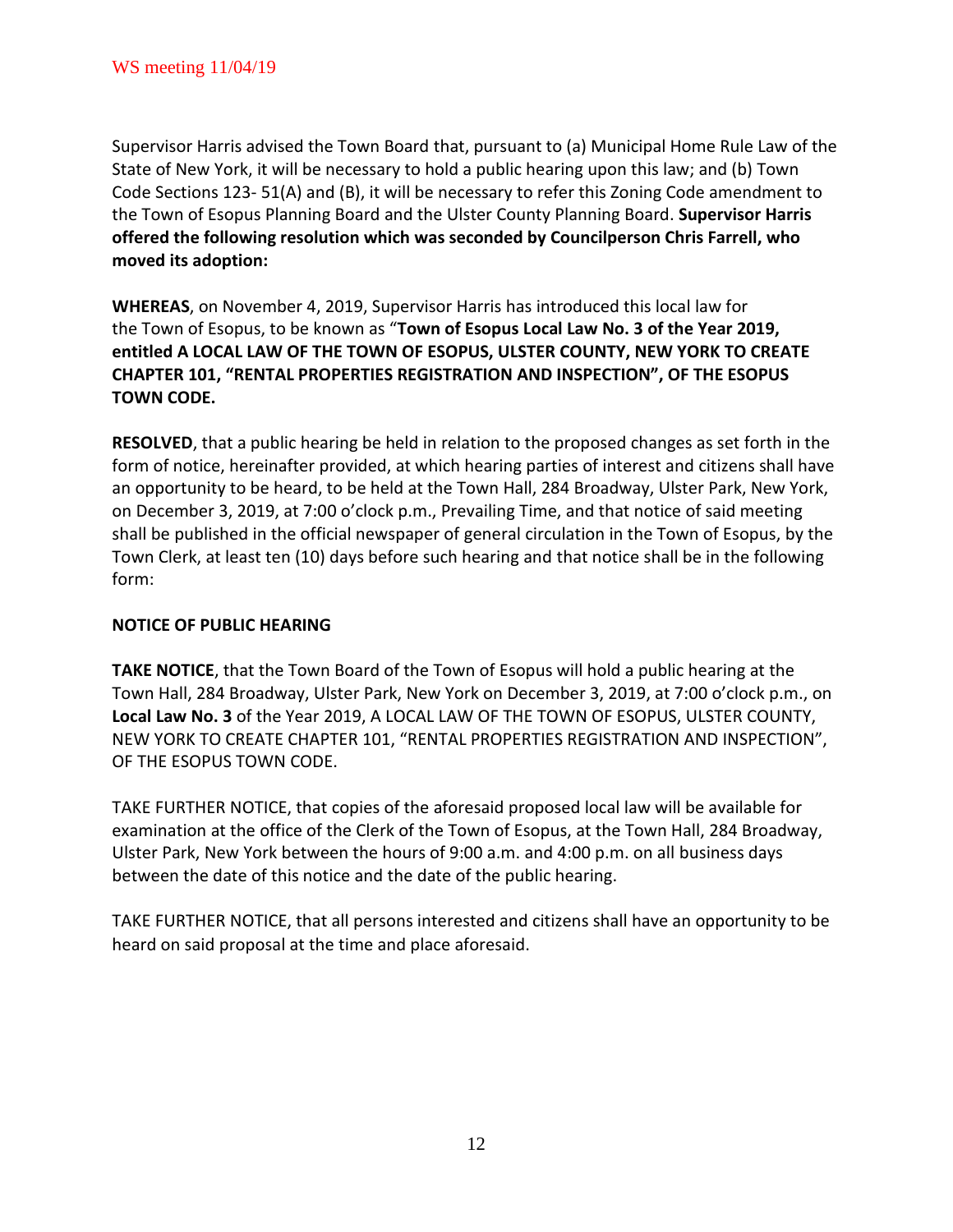**The foregoing resolution was voted upon with all councilmen voting as follows:**

| <b>Supervisor Shannon Harris</b>      | <b>AYE</b> |  |
|---------------------------------------|------------|--|
| <b>Councilperson Gloria Van Vliet</b> | <b>AYE</b> |  |
| <b>Councilperson Jared Geuss</b>      | <b>AYE</b> |  |
| <b>Councilperson Kathie Quick</b>     | <b>AYE</b> |  |
| <b>Councilperson Chris Farrell</b>    | <b>AYE</b> |  |

**The foregoing resolution was thereupon declared duly adopted.**

#### **RESOLUTION OF INTRODUCTION**

**Supervisor Shannon Harris, seconded by Councilperson Jared Geuss**, introduced the following proposed local law, to be known as **Local Law No. 4 of 2019, entitled, A LOCAL LAW OF THE TOWN OF ESOPUS, ULSTER COUNTY, NEW YORK AMENDING THE ZONING MAP OF THE TOWN OF ESOPUS TO CHANGE THE ZONING DISTRICT DESIGNATION OF:**

▪ 161 ULSTER AVENUE (TAX PARCEL NUMBER 63.2-2-1) FROM THE HI DISTRICT TO THE GC DISTRICT

▪ MTN (TAX PARCEL NUMBER 56.19-3-13) FROM THE HI DISTRICT TO THE GC **DISTRICT** 

▪ ULSTER AVENUE (TAX PARCEL NUMBER 63.2-2-2.300) FROM THE LI DISTRICT TO THE GC DISTRICT

▪ 163-171 ULSTER AVENUE (TAX PARCEL NUMBER 63.2-2-8) FROM THE LI DISTRICT TO THE GC DISTRICT

▪ 352 MOUNTAIN VIEW AVENUE (TAX PARCEL NUMBER 56.20-1-4) FROM THE LI DISTRICT TO THE GC DISTRICT

▪ NO ADDRESS (TAX PARCEL NUMBER 56.20-1-6) FROM THE LI DISTRICT TO THE GC DISTRICT

**BE IT ENACTED by the Town Board of the Town of Esopus that the Town Code is**

**amended as follows:**

**Section 1. The Zoning Map established under Section 123-7 of Chapter 123 of the**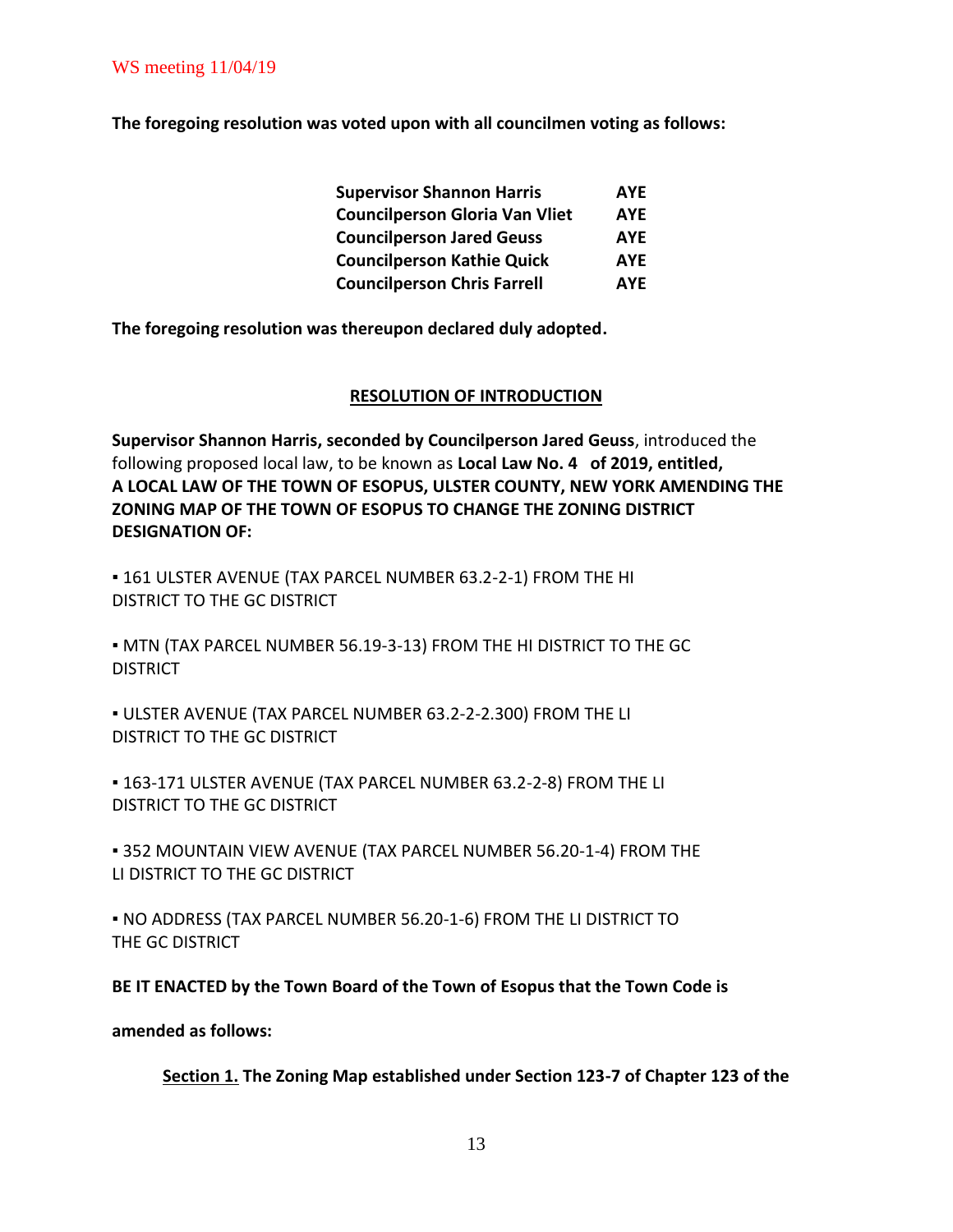## **Esopus Town Code is amended to change the zoning district designation of the following:**

A. 161 Ulster Avenue (TAX PARCEL NUMBER 63.2-2-1) from the HI District to the GC District.

B. Mtn, (TAX PARCEL NUMBER 56.19-3-13) from the HI District to the GC District.

C. Ulster Avenue (TAX PARCEL NUMBER 63.2-2-2.300) from the LI District to the GC District.

D. 163-171 Ulster Avenue (TAX PARCEL NUMBER 63.2-2-8) from the LI District to the GC District.

E. 352 Mountain View Avenue (TAX PARCEL NUMBER 56.20-1-4) from the LI District to the GC District.

F. No address (TAX PARCEL NUMBER 56.20-1-6) from the LI District to the GC District.

Section 2. If any of this section of this local law shall be held unconstitutional, invalid, or ineffective, in whole or in part, such determination shall not be deemed to affect, impair, or invalidate the remainder of this law.

Section 3. This local law shall be effective upon filing with the Secretary of State.

WHEREAS, the Town Board has determined that the proposed amendment must be referred to the Ulster County Planning Board and to the Town Planning Board for review and recommendation: and

Supervisor Harris advised the Town Board that, pursuant to (a) Municipal Home Rule Law of the State of New York, it will be necessary to hold a public hearing upon this law; and (b) Town Code Sections 123-51(A) and (B), it will be necessary to refer this Zoning Code Amendment to the Town of Esopus Planning Board and the Ulster County Planning Board.

**Supervisor Shannon Harris offered the following resolution which was seconded by Councilperson Jared Guess, who moved its adoption:**

**WHEREAS**, Supervisor Harris has introduced this local law for the Town of Esopus, to be known as **Local Law No. 4 of 2019, A LOCAL LAW OF THE TOWN OF ESOPUS, ULSTER COUNTY, NEW YORK AMENDING THE ZONING MAP OF THE TOWN OF ESOPUS TO CHANGE THE ZONING DISTRICT DESIGNATIONS OF:**

**. 161 ULSTER AVENUE (TAX PARCEL NUMBER 63.2-2-1) FROM THE HI** DISTRICT TO THE GC DISTRICT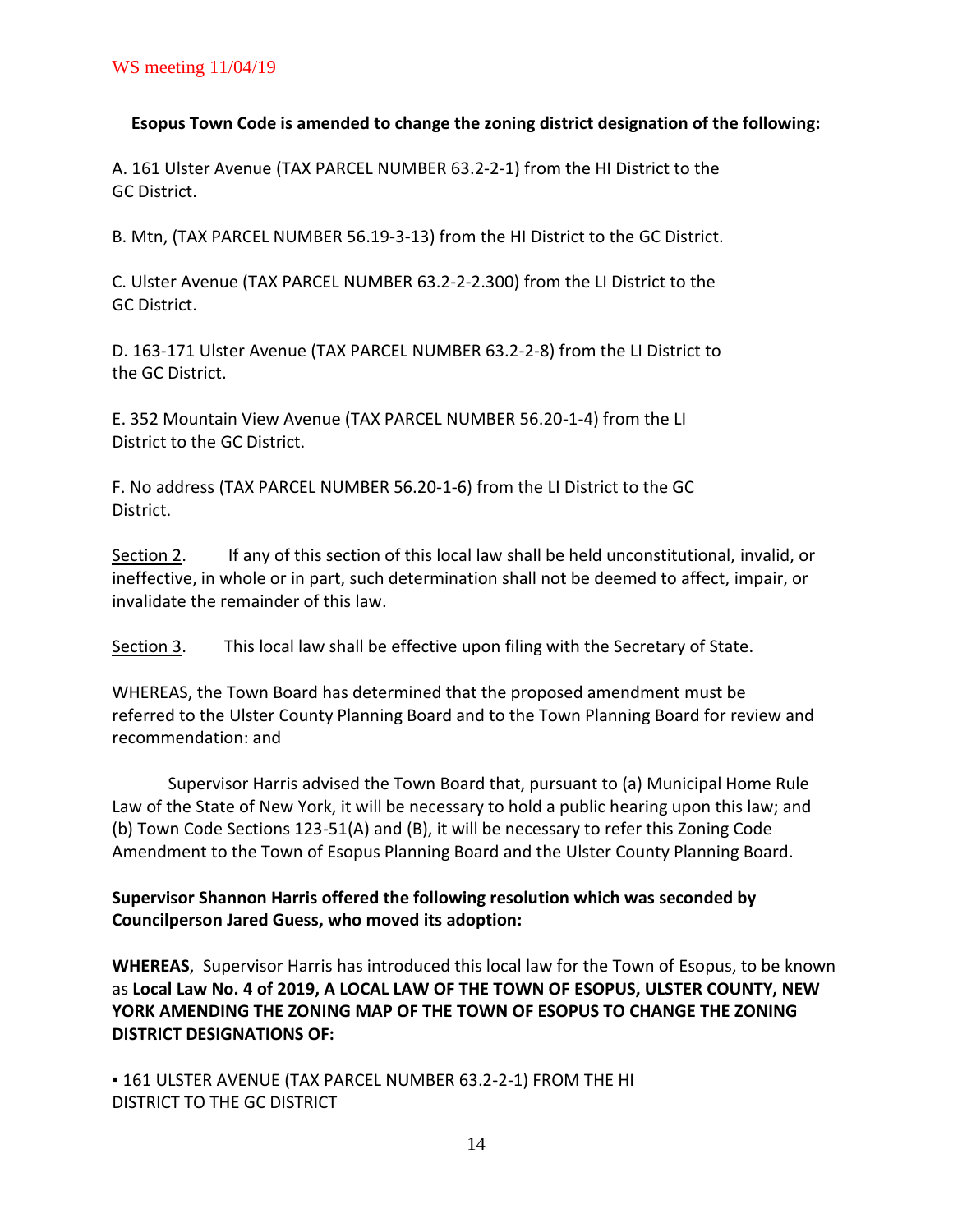▪ MTN (TAX PARCEL NUMBER 56.19-3-13) FROM THE HI DISTRICT TO THE GC **DISTRICT** 

▪ ULSTER AVENUE (TAX PARCEL NUMBER 63.2-2-2.300) FROM THE LI DISTRICT TO THE GC DISTRICT

▪ 163-171 ULSTER AVENUE (TAX PARCEL NUMBER 63.2-2-8) FROM THE LI DISTRICT TO THE GC DISTRICT

▪ 352 MOUNTAIN VIEW AVENUE (TAX PARCEL NUMBER 56.20-1-4) FROM THE LI DISTRICT TO THE GC DISTRICT

▪ NO ADDRESS (TAX PARCEL NUMBER 56.20-1-6) FROM THE LI DISTRICT TO THE GC DISTRICT; and

**RESOLVED**, that a **public hearing** be held in relation to the proposed changes as set forth in the form of notice, hereinafter provided, at which hearing parties in interest and citizens shall have an opportunity to be heard, to be held at the Town Hall at 284 Broadway Ulster Park, NY 12487, New York on **December 3, 2019, at 7 o'clock p.m.**, Prevailing Time, and that notice of said meeting shall be published in the official newspaper of general circulation in the Town of Esopus, by the Town Clerk, at least ten (10) days before such hearing and that such notice shall be in the same or similar following form:

## **NOTICE OF PUBLIC HEARING**

**TAKE NOTICE**, that the Town Board of the Town of Esopus will hold a public hearing at the Town Hall, 284 Broadway, Ulster Park, New York on December 3, 2019 at 7:00 o'clock, p.m., on **Local Law No. 4** of the Year 2019, A LOCAL LAW OF THE TOWN OF ESOPUS, ULSTER COUNTY, NEW YORK AMENDING THE ZONING MAP OF THE TOWN OF ESOPUS TO CHANGE THE ZONING DISTRICT DESIGNATIONS OF:

▪ 161 ULSTER AVENUE (TAX PARCEL NUMBER 63.2-2-1) FROM THE HI DISTRICT TO THE GC DISTRICT ▪ MTN (TAX PARCEL NUMBER 56.19-3-13) FROM THE HI DISTRICT TO THE GC **DISTRICT** ▪ ULSTER AVENUE (TAX PARCEL NUMBER 63.2-2-2.300) FROM THE LI DISTRICT TO THE GC DISTRICT ▪ 163-171 ULSTER AVENUE (TAX PARCEL NUMBER 63.2-2-8) FROM THE LI DISTRICT TO THE GC DISTRICT ▪ 352 MOUNTAIN VIEW AVENUE (TAX PARCEL NUMBER 56.20-1-4) FROM THE LI DISTRICT TO THE GC DISTRICT ▪ NO ADDRESS (TAX PARCEL NUMBER 56.20-1-6) FROM THE LI DISTRICT TO THE GC DISTRICT.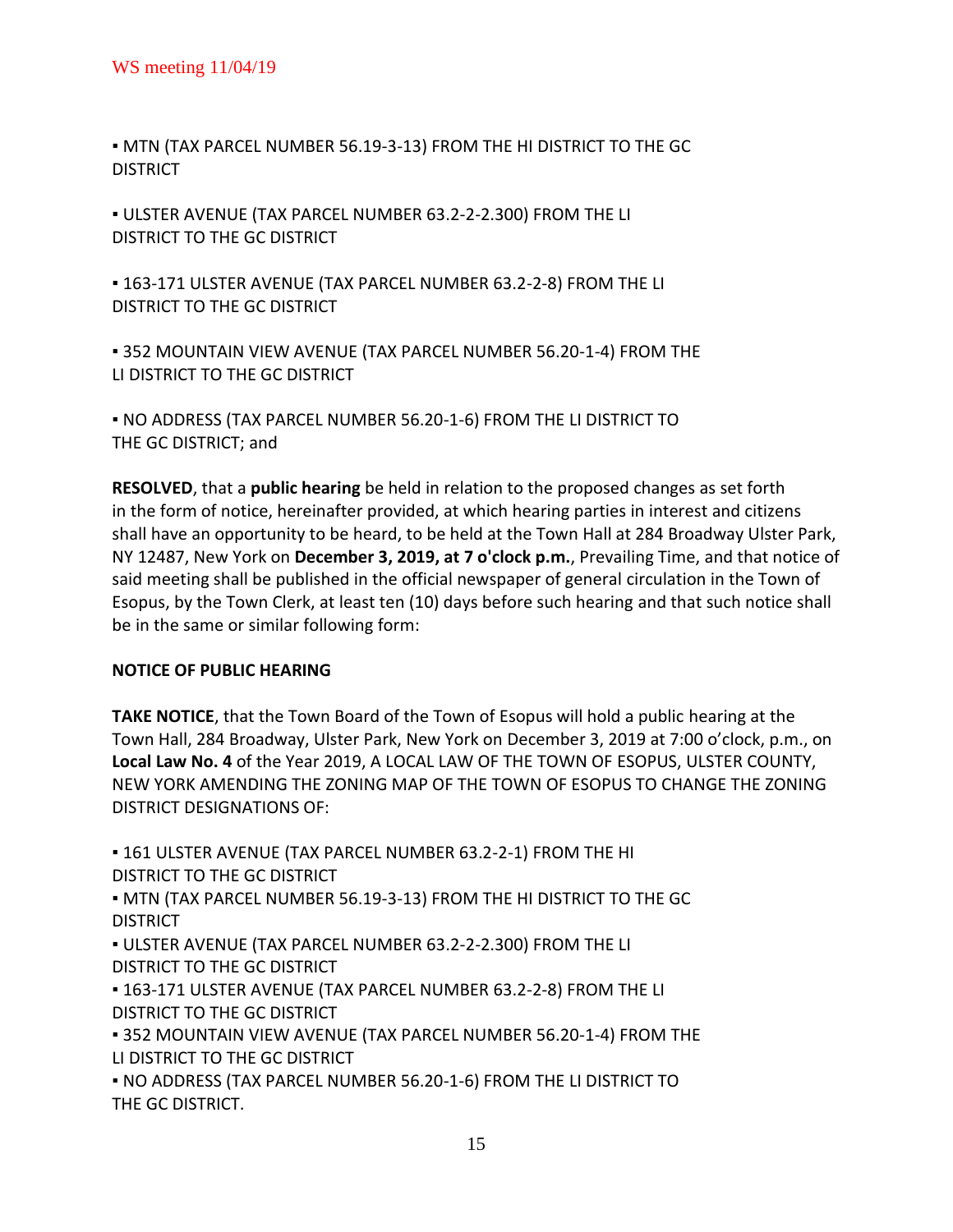**TAKE FURTHER NOTICE,** that copies of the aforesaid proposed local law will be available for examination at the office of the Clerk of the Town of Esopus, at the Town Hall, 284 Broadway, Ulster Park, New York between the hours of 9:00 a.m. and 4:00 p.m. on all business days between the date of this notice and the date of the public hearing.

**TAKE FURTHER NOTICE,** that all persons interested, and citizens shall have an opportunity to be heard on said proposal at the time and place aforesaid.



The foregoing resolution was voted upon with all councilmen voting as follows:

| <b>Supervisor Shannon Harris</b>      | <b>AYE</b> |  |
|---------------------------------------|------------|--|
| <b>Councilperson Gloria Van Vliet</b> | <b>AYE</b> |  |
| <b>Councilperson Jared Geuss</b>      | <b>AYE</b> |  |
| <b>Councilperson Kathie Quick</b>     | <b>AYE</b> |  |
| <b>Councilperson Chris Farrell</b>    | <b>AYE</b> |  |

**The foregoing resolution was thereupon declared duly adopted.**

### **RESOLUTION OF INTRODUCTION**

**Supervisor Shannon Harris, seconded by Councilperson Kathie Quick,** introduced the following proposed local law, to be known as **Local Law No. 5 of 2019, entitled A LOCAL LAW OF THE TOWN OF ESOPUS, ULSTER COUNTY, NEW YORK TO AMEND CHAPTER 123, "ZONING", OF THE**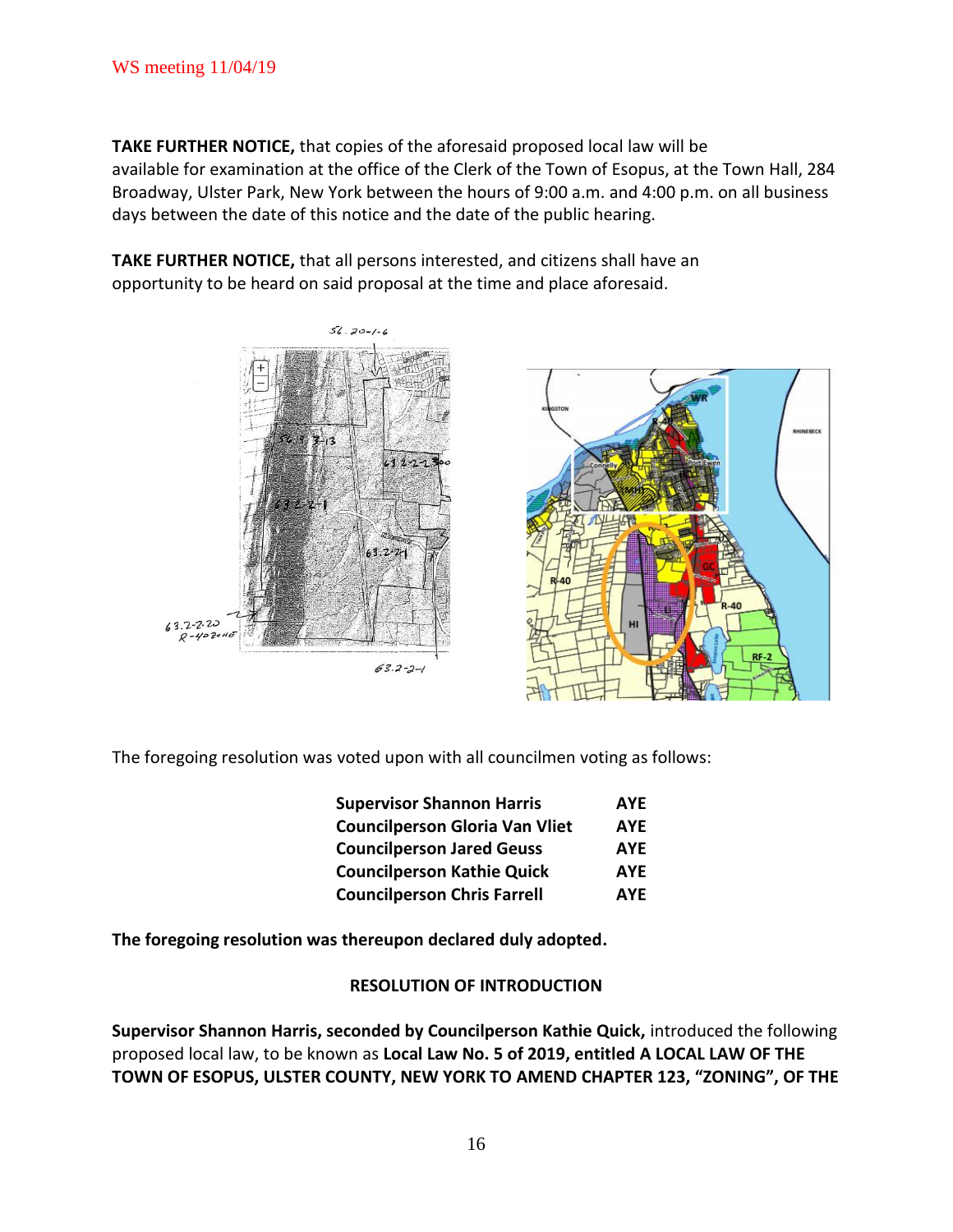# **ESOPUS TOWN CODE BY AMENDING SECTION 123-26, "ENFORCEMENT: PENALTIES FOR OFFENSES" IN ITS ENTIRETY.**

**BE IT ENACTED** by the Town Board of the Town of Esopus that the Town Code is amended to read as follows:

Section 1. Section 123-26 of Chapter 123 of the Esopus Town Code is amended in its entirety to read as follows in the underlined section:

# § 123-26. Enforcement: Penalties for Offenses.

- A. Enforcement Officer. It shall be the duty of the Zoning Enforcement Officer, who shall be appointed by the Town Board, to enforce the provisions of this Chapter and all rules, conditions and requirements adopted or specified pursuant thereto. The Building Inspector shall serve as the Zoning Enforcement Officer and, along with an authorized deputy, (including the Fire Inspector), unless a different Zoning Enforcement Officer and deputy is designated by the Town Board.
- B. Powers and Duties of the Enforcement officer.

(1) The Zoning Enforcement Officer, or an authorized deputy, shall have the right to enter any building or enter upon any and all land at any reasonable hour as necessary in the execution of his or her duties, provided that:

- (a) The Zoning Enforcement Officer, or authorized deputy, shall display identification signed by the Town Supervisor upon commencing an inspection.
- (b) The Zoning Enforcement Officer, or authorized deputy, shall first make reasonable efforts to alert any occupants present at the time of the inspection to identify himself or herself and the reason for the inspection.
- (2) The Zoning Enforcement Officer shall keep a record of every identifiable complaint of a violation of any of the provisions of this Chapter and of the action taken on such complaint. These records shall be public records.

(3) The Zoning Enforcement Officer, or authorized deputy, are authorized to issue desk appearance tickets as defined in §150.10 of the Criminal Procedure Law of the State of New York to enforce the provisions of this Chapter and all rules, conditions, and requirements adopted or specified pursuant thereto. Such desk appearance ticket shall be returnable within thirty (30) days in the Town of Esopus Justice Court.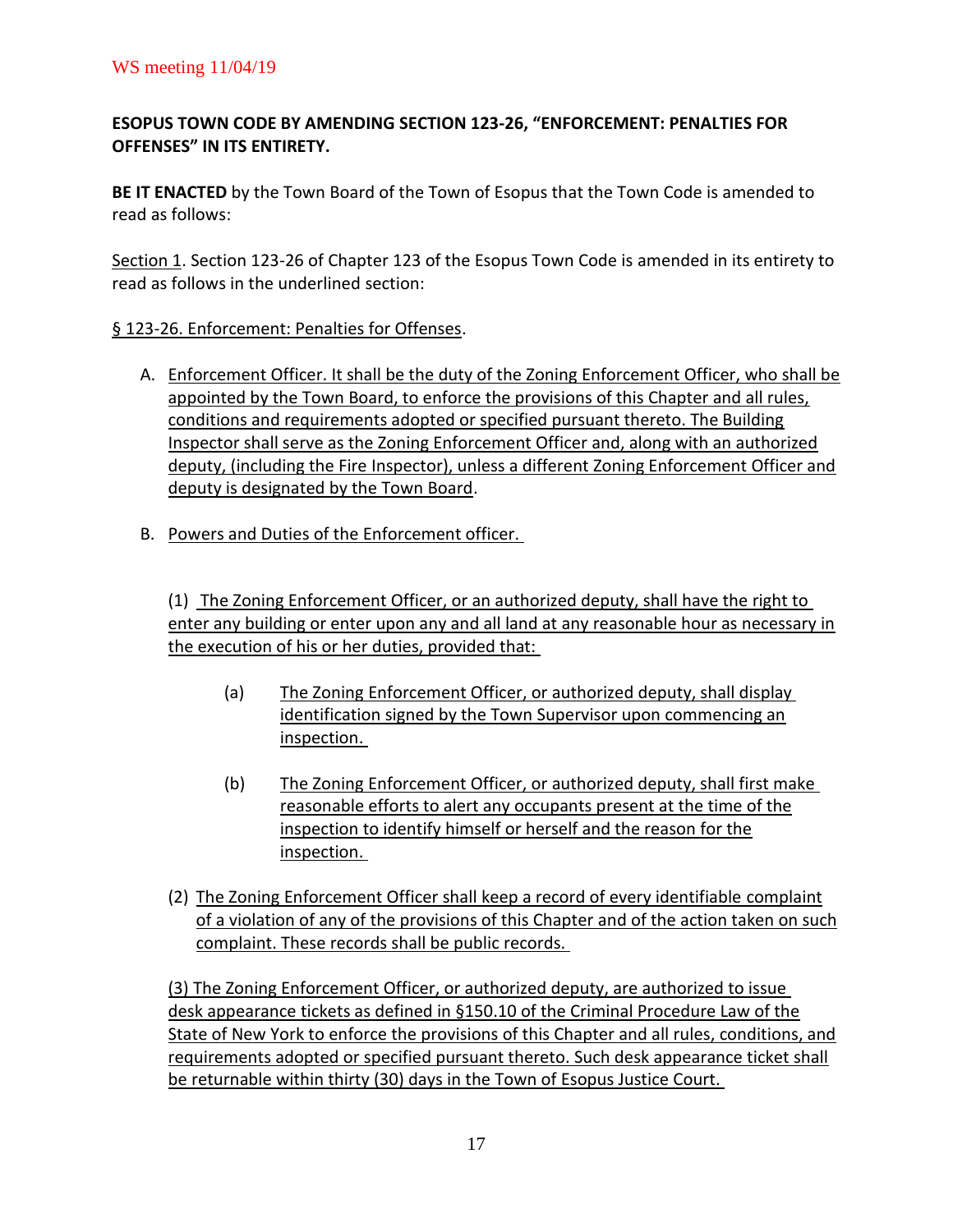(4) The form of the desk appearance ticket issued by the Zoning Enforcement Officer, or authorized deputy, shall be governed by the Criminal Procedure Law and the Uniform Justice Court Act of the State of New York. The content of such appearance ticket and the method of prosecution there under shall always be subject to the Criminal Procedure Law and the Uniform Justice Court Act of the State of New York.

(5) In January of each year the Zoning Enforcement Officer shall annually submit to the Town Board a written report summarizing all complaints of violations and actions taken as a result of such complaints since the date of the last report.

C. See Penalties for Violations.

(1) Any person committing an offense against any provision of this Chapter or violating any provision or requirement of any statement, site plan, application, permit or certificate approved under the provisions of this Chapter shall be punishable by a fine not exceeding Two Thousand Five Hundred and 00/100 (\$2,500.00) Dollars or imprisonment for a period not to exceed fifteen (15) days, or both.

(2) The owner of premises shall be responsible for compliance with all the requirements of this Chapter, and it is no defense that the culpable action or failure to act may have been done by others. The foregoing notwithstanding, any person who commits or takes part or assists in a violation or who maintains any building or premises in which any such violation exists shall also be guilty of a violation.

(3) Written notice of any alleged violation of this Chapter shall be given by mail, at the address listed on the most recent assessment roll for the Town of Esopus, or personal service to the record owner of the subject premises at least five (5) days prior to the commencement of any proceeding to enforce any provision of this Chapter; provided, however, that such notice shall not be required, where in the judgment of the Zoning Enforcement Officer, or authorized deputy, that the alleged violation constitutes a threat to life, health or safety, in which case no such notice shall be required.

(4) Taking emergency action. If in the opinion of the Zoning Enforcement Officer, or authorized deputy, a violation exists which requires immediate action to avoid a direct hazard or eminent danger to the health, safety or welfare of the occupants of a building or to other persons, the Zoning Enforcement Officer, or authorized deputy, may direct that such a violation immediately be remedied or may take such action on her or his own initiative to abate the hazard. Any costs incurred by such action shall be paid by the owner, occupant or person responsible for the violation. The Zoning Enforcement Officer, or authorized deputy, shall keep on file an affidavit stating with fairness and accuracy the items of expense, including actual time expended by town personnel on such enforcement, and date of execution of action taken.

(5) Each and every day that a violation continues shall constitute a separate offense.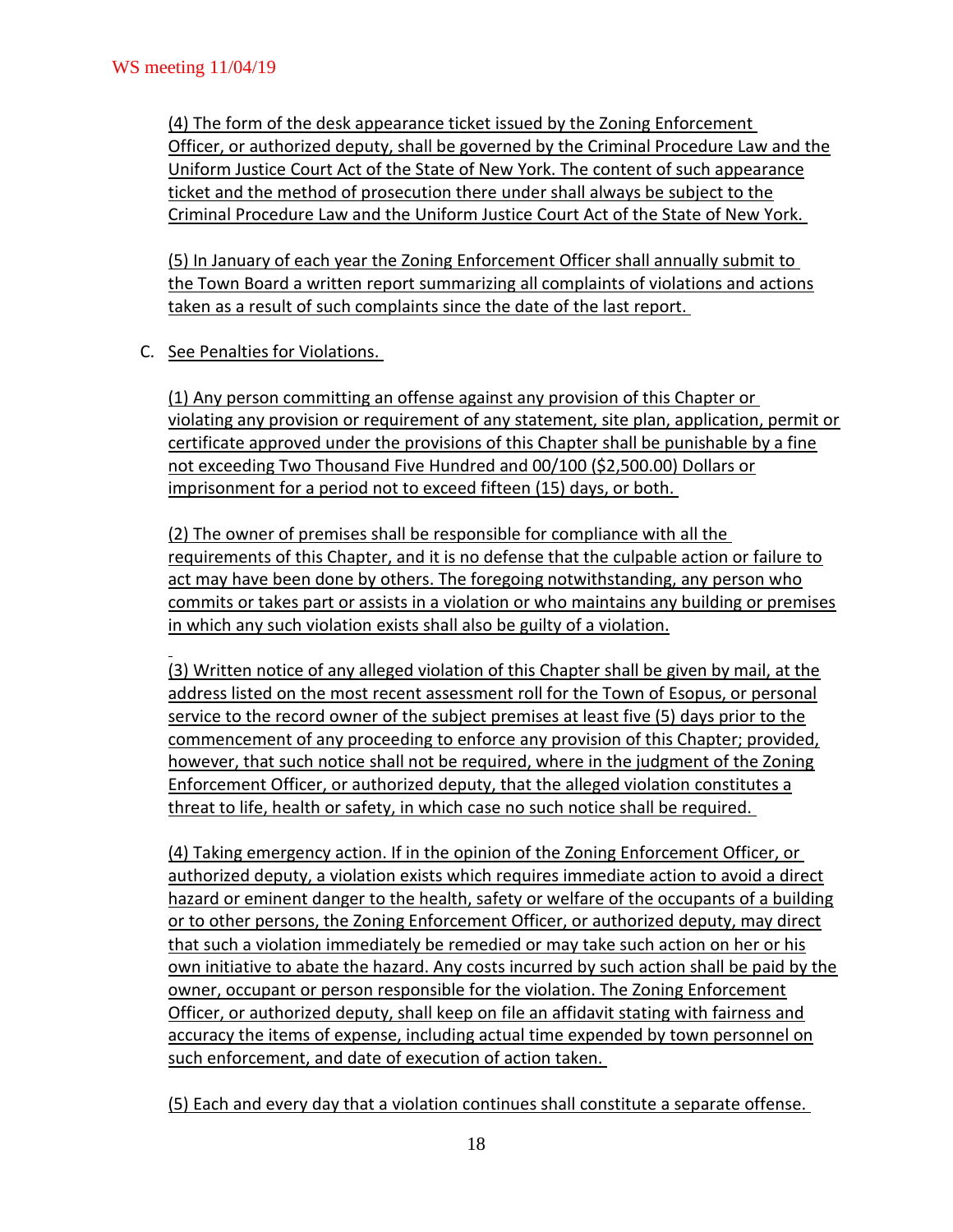(6) Each of the provisions of this Chapter is hereby readopted without substantive change by Local Law, pursuant to the Municipal Home Rule Law of the State of New York. The provisions of this Chapter, and the provisions establishing penalties for violating this Chapter, shall supersede the provisions of the Town Law to the extent that they are inconsistent therewith.

D. Additional remedies.

(1) In case any building or structure is erected, constructed, reconstructed, altered, converted or maintained, or any building, structure or land is used, in violation of this Chapter or any regulation made under authority conferred thereby, the Town Board or any Town Officer designated by said Board, in addition to other remedies, may institute an appropriate action or proceeding to prevent such unlawful erection, construction, reconstruction, alteration, conversion, maintenance or use, to restrain, correct or abate such a violation, to prevent the occupancy of such building, structure or land, or to prevent any illegal act, conduct, business or use in or about the premises. The Zoning Enforcement Officer shall serve notice by posting in a conspicuous location on the property that is the subject of the violation and either personally on the owner or by mail, at the address listed on the most recent assessment roll for the Town of Esopus, on the person or corporation committing or permitting the same, and if such violation does not cease within such time as the Zoning Enforcement Officer may specify and a new certificate of occupancy is not obtained, he shall, with the authorization of the Town Board, institute such of the foregoing actions as may be necessary to terminate the violation.

(2) In addition to any other remedies set forth herein authorizing the Town to enforce the provisions of this Chapter, establishing penalties, and setting forth additional remedies, the Town may seek a civil penalty not to exceed One Thousand and 00/100 (\$1,000.00) Dollars per day for each day of the violation.

Section 2. If any section of this local law shall be held unconstitutional, invalid, or ineffective, in whole or in part, such determination shall not be deemed to affect, impair, or invalidate the remainder of this local law.

Section 3. This local law shall take effect ten (10) days following publication and posting in accordance with Town Code Section 123-50(D) and filing of the local law with the Secretary of State in accord with Article 3 of the Municipal Home Rule Law.

**Supervisor Harris** advised the Town Board that, pursuant to (a) Municipal Home Rule Law of the State of New York, it will be necessary to hold a public hearing upon this law; and (b) Town Code Sections 123-51(A) and (B), it will be necessary to refer this Zoning Code amendment to the Town of Esopus Planning Board and the Ulster County Planning Board. She offered the following resolution which was **seconded by Councilperson Chris Farrell,** who moved its adoption: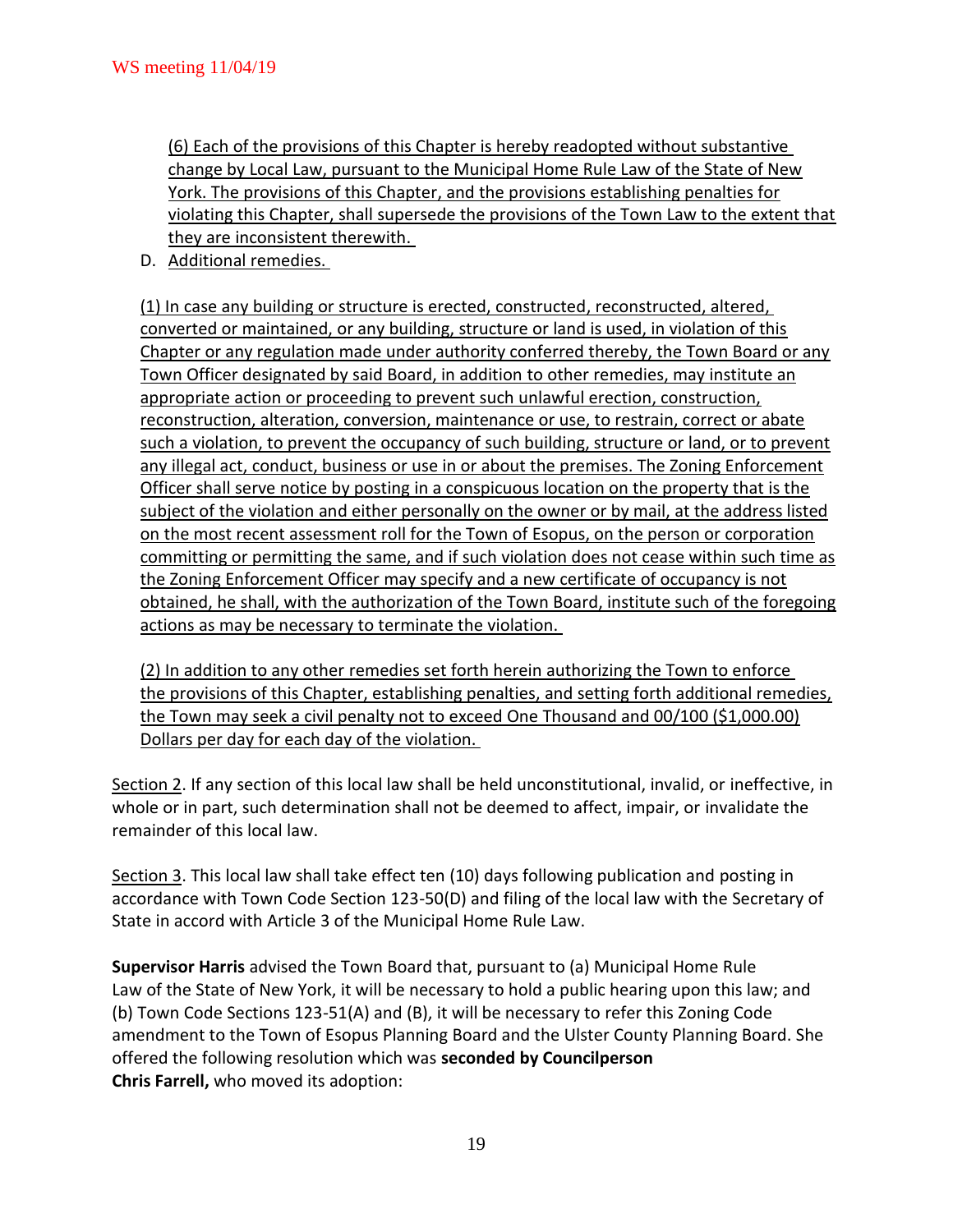WHEREAS, on November 4, 2019, Supervisor Shannon Harris has introduced this local law for the Town of Esopus, to be known as "**Town of Esopus Local Law No. 5 of the Year 2019, entitled A LOCAL LAW OF THE TOWN OF ESOPUS, ULSTER COUNTY, NEW YORK TO AMEND CHAPTER 123, "ZONING", OF THE ESOPUS TOWN CODE BY AMENDING SECTION 123-26, "ENFORCEMENT: PENALTIES FOR OFFENSES" IN ITS ENTIRETY.**

RESOLVED, that a public hearing be held in relation to the proposed changes as set forth in the form of notice, hereinafter provided, at which hearing parties of interest and citizens shall have an opportunity to be heard, to be held at the Town Hall, 284 Broadway, Ulster Park, New York, on December 3, 2019, at 7:00 o'clock p.m., Prevailing Time, and that notice of said meeting shall be published in the official newspaper of general circulation in the Town of Esopus, by the Town Clerk, at least ten (10) days before such hearing and that notice shall be in the following form:

## **NOTICE OF PUBLIC HEARING**

**TAKE NOTICE**, that the Town Board of the Town of Esopus will hold a public hearing at the Town Hall, 284 Broadway, Ulster Park, New York on December 3, 2019, at 7:00 o'clock p.m, on **Local Law No. 5** of the Year 2019, A LOCAL LAW OF THE TOWN OF ESOPUS, ULSTER COUNTY, NEW YORK TO AMEND CHAPTER 123, "ZONING", OF THE ESOPUS TOWN CODE BY AMENDING SECTION 123-26, "ENFORCEMENT: PENALTIES FOR OFFENSES" IN ITS ENTIRETY.

TAKE FURTHER NOTICE, that copies of the aforesaid proposed local law will be available for examination at the office of the Clerk of the Town of Esopus, at the Town Hall, 284 Broadway, Ulster Park, New York between the hours of 9:00 a.m. and 4:00 p.m. on all business days between the date of this notice and the date of the public hearing.

TAKE FURTHER NOTICE, that all persons interested and citizens shall have an opportunity to be heard on said proposal at the time and place aforesaid.

The foregoing resolution was voted upon with all councilmen voting as follows:

| <b>Supervisor Shannon Harris</b>      | <b>AYE</b> |  |
|---------------------------------------|------------|--|
| <b>Councilperson Gloria Van Vliet</b> | <b>AYE</b> |  |
| <b>Councilperson Jared Geuss</b>      | <b>AYE</b> |  |
| <b>Councilperson Kathie Quick</b>     | <b>AYE</b> |  |
| <b>Councilperson Chris Farrell</b>    | <b>AYE</b> |  |

**The foregoing resolution was thereupon declared duly adopted.**

### **RESOLUTION OF INTRODUCTION**

**Supervisor Harris, seconded by Councilperson Jared Guess,** introduced the following proposed local law, to be known **as Local Law No. 6** of 2019, entitled **A LOCAL LAW OF THE TOWN OF**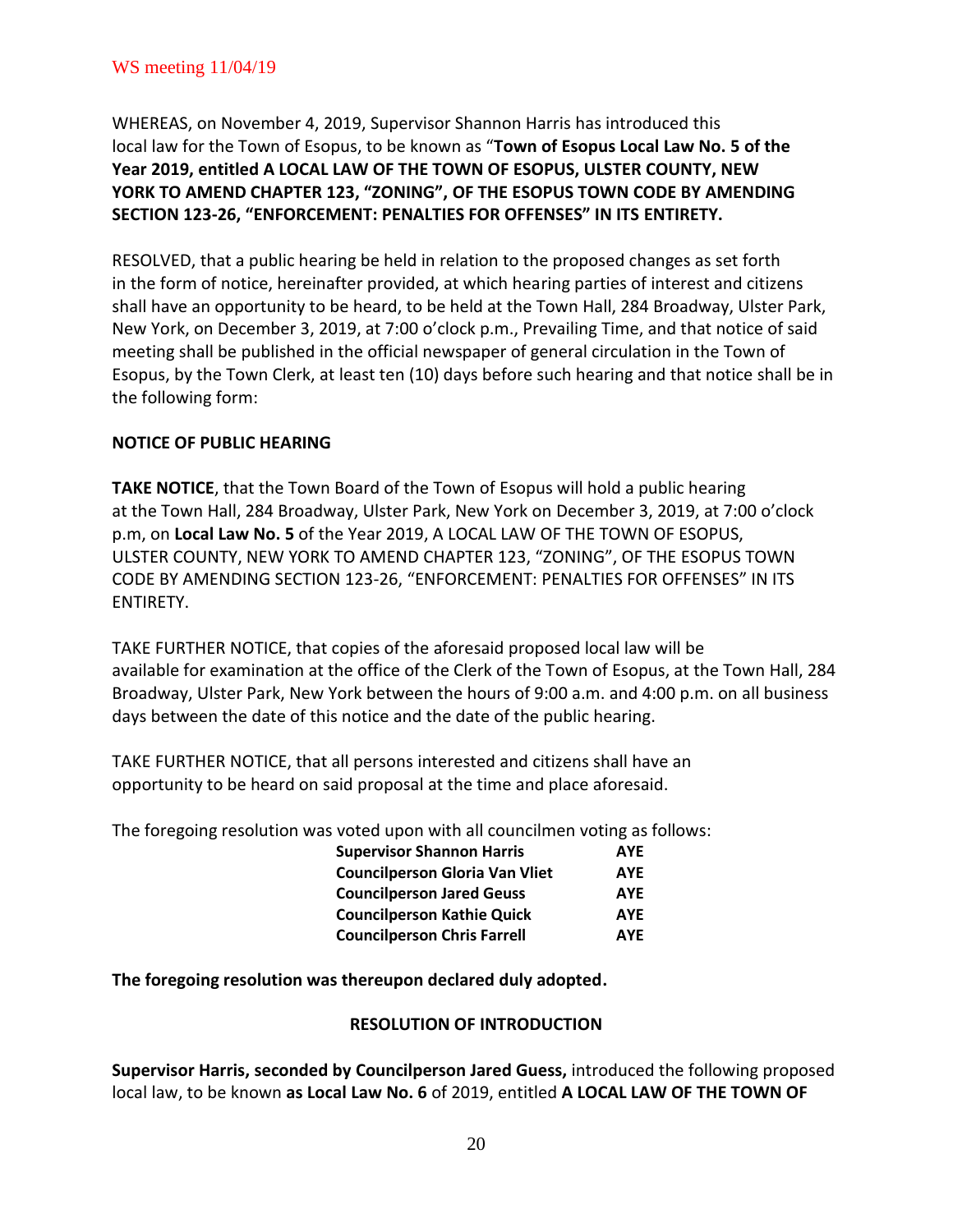**ESOPUS, ULSTER COUNTY, NEW YORK TO AMEND CHAPTER 123, "ZONING", OF THE ESOPUS TOWN CODE BY AMENDING SECTION 123-61, TO INCLUDE THE DEFINITION OF "FAMILY". BE IT ENACTED** by the Town Board of the Town of Esopus that the Town Code is amended to read as follows:

Section 1. Section 123-61 of Chapter 123 of the Esopus Town Code is amended as follows:

### FAMILY:

- A. One of the following:
- B. One, two or three persons occupying a dwelling unit; or
	- (1) Four or more persons occupying a dwelling unit and living together as a traditional family or the functional equivalent of a traditional family.
	- (2) It shall be presumptive evidence that four or more persons living in a single dwelling unit who are not related by blood, marriage or legal adoption do not constitute the functional equivalent of a traditional family.
- C. In determining whether individuals are living together as the functional equivalent of a traditional family, the following criteria must be present:
	- (1) The group is one which in theory, size, appearance, structure and function resembles a traditional family unit;
	- (2) The occupants must share the entire dwelling unit and live and cook together as a single housekeeping unit. A unit in which the various occupants act as separate roomers may not be deemed to be occupied by the functional equivalent of a traditional family;
	- (3) The group shares expenses for food, rent or ownership costs, utilities and other household expenses;
- (4) The group is permanent and stable. Evidence of such permanency and stability may include:
	- a. The presence of minor dependent children regularly residing in the household who are enrolled in local schools.
	- b. Members of the household have the same address for purposes of voter's registration, driver's license, motor vehicle registration and filing of taxes;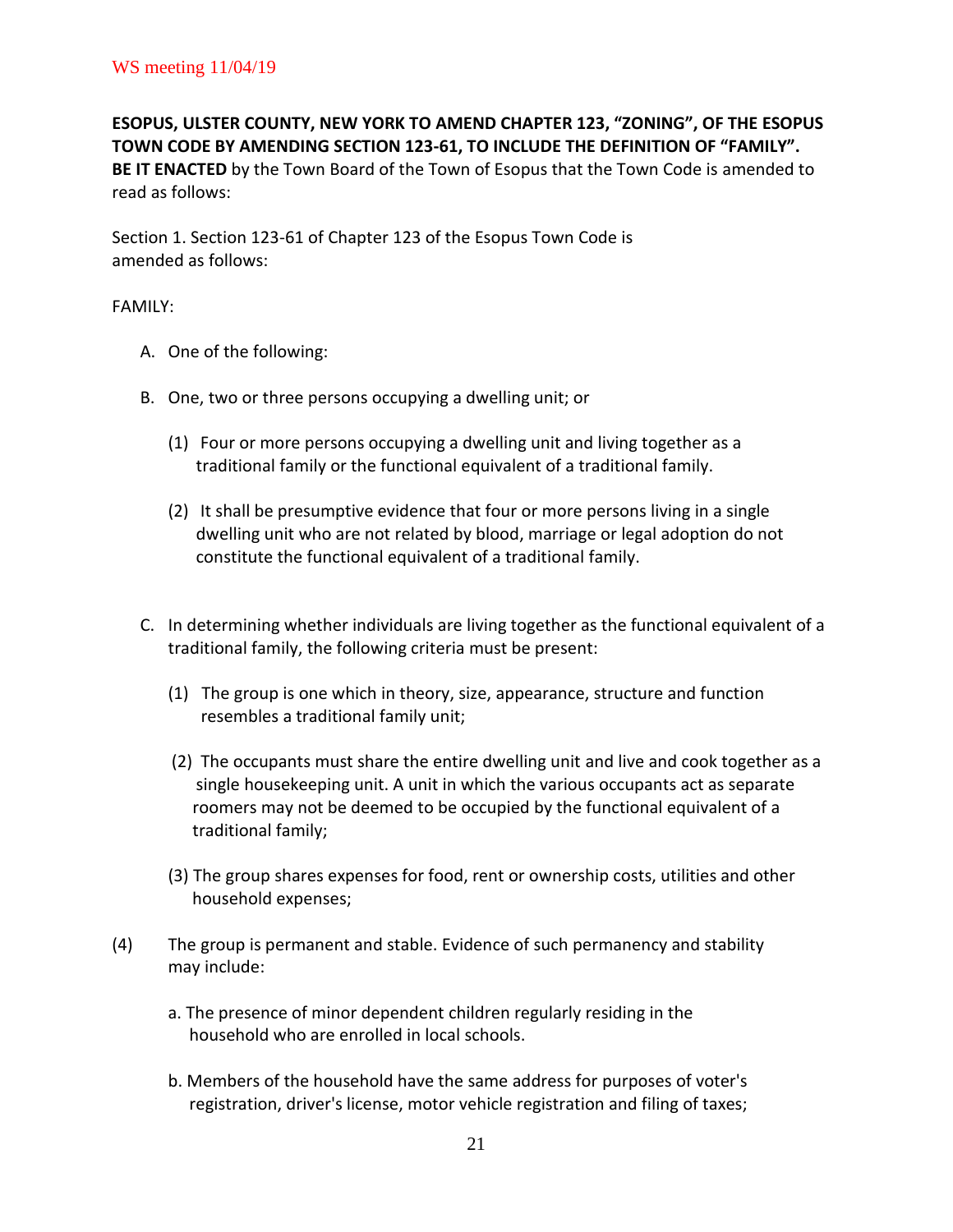- c. Members of the household are employed in the area;
- d. The household has been living together as a unit for a year or more whether in the current dwelling unit or other dwelling units;
- e. There is common ownership of furniture and appliances among the members of the household; and
- f. The group is not transient or temporary in nature;
- (5) Any other factor reasonably related to whether or not the group is the functional equivalent of a family.

Section 2. If any section of this local law shall be held unconstitutional, invalid, or ineffective, in whole or in part, such determination shall not be deemed to affect, impair, or invalidate the remainder of this local law.

Section 3. This local law shall take effect ten (10) days following publication and posting in accordance with Town Code Section 123-50(D) and filing of the local law with the Secretary of State in accord with Article 3 of the Municipal Home Rule Law.

Supervisor Harris advised the Town Board that, pursuant to (a) Municipal Home Rule Law of the State of New York, it will be necessary to hold a public hearing upon this law; and (b) Town Code Section 123-51(A) and (B) , it will be necessary to refer this Zoning Code amendment to the Town of Esopus Planning Board and the Ulster County Planning Board. **Supervisor Harris offered the following resolution which was seconded by Councilperson Councilperson Jared Guess, who moved its adoption:**

WHEREAS, on November 4, 2019, Supervisor Shannon Harris has introduced this local law for the Town of Esopus, to be known as "**Town of Esopus Local Law No. 6 of the Year 2019, entitled A LOCAL LAW OF THE TOWN OF ESOPUS, ULSTER COUNTY, NEW YORK TO AMEND CHAPTER 123, "ZONING", OF THE ESOPUS TOWN CODE BY AMENDING SECTION 123-61, TO INCLUDE THE DEFINITION OF "FAMILY".**

RESOLVED, that a public hearing be held in relation to the proposed changes as set forth in the form of notice, hereinafter provided, at which hearing parties of interest and citizens shall have an opportunity to be heard, to be held at the Town Hall, 284 Broadway, Ulster Park, New York, on December 3, 2019, at 7:00 o'clock p.m., Prevailing Time, and that notice of said meeting shall be published in the official newspaper of general circulation in the Town of Esopus, by the Town Clerk, at least ten (10) days before such hearing and that notice shall be in the following form: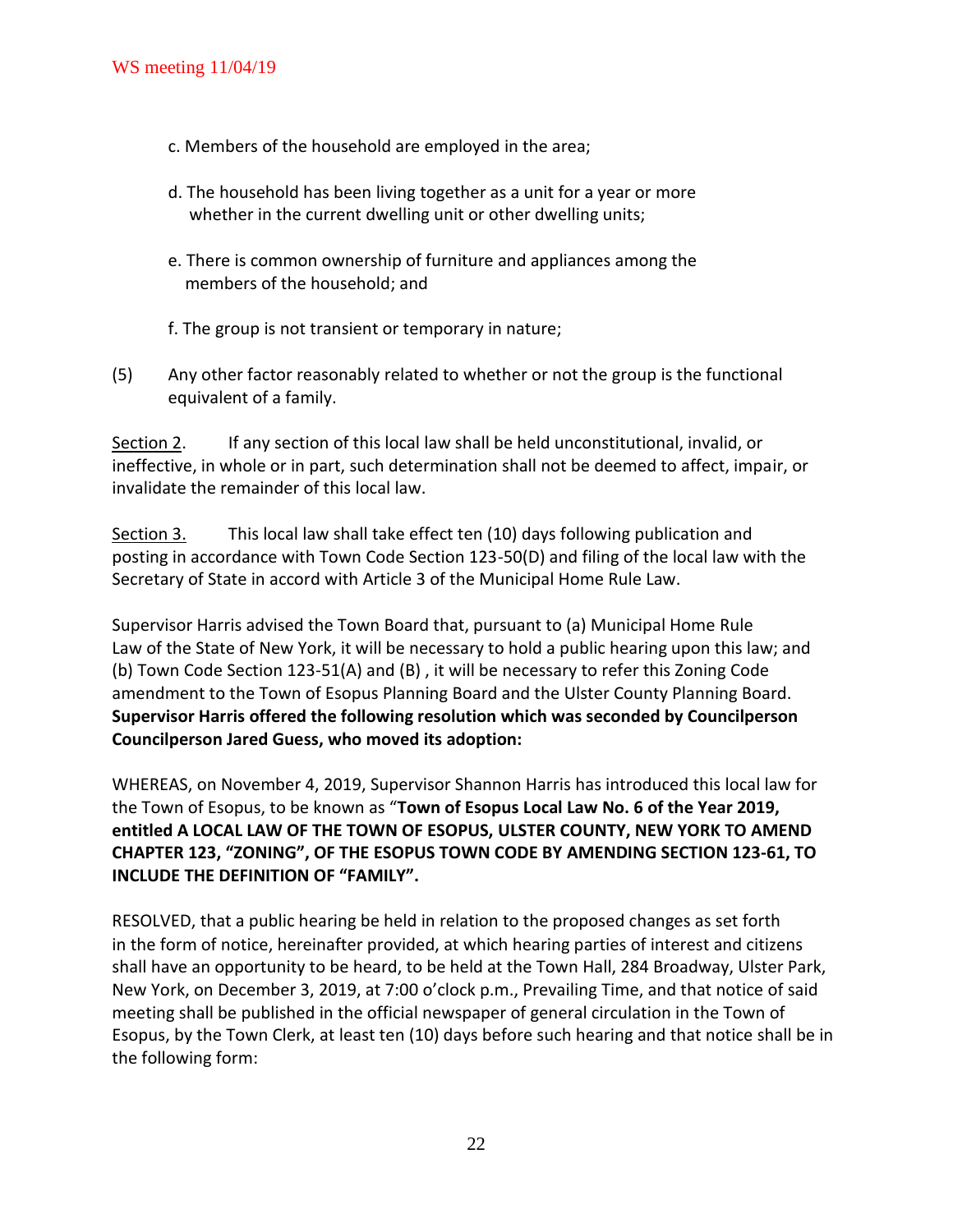#### **NOTICE OF PUBLIC HEARING**

**TAKE NOTICE**, that the Town Board of the Town of Esopus will hold a public hearing at the Town Hall, 284 Broadway, Ulster Park, New York on December 3, 2019 at 7:00 o'clock, p.m., on **Local Law No. 6 of the Year 2019, A LOCAL LAW OF THE TOWN OF ESOPUS, ULSTER COUNTY, NEW YORK TO AMEND CHAPTER 123, "ZONING", OF THE ESOPUS TOWN CODE BY AMENDING SECTION 123-26, TO INCLUDE THE DEFINITION OF "FAMILY".**

TAKE FURTHER NOTICE, that copies of the aforesaid proposed local law will be available for examination at the office of the Clerk of the Town of Esopus, at the Town Hall, 284 Broadway, Ulster Park, New York between the hours of 9:00 a.m. and 4:00 p.m. on all business days between the date of this notice and the date of the public hearing.

TAKE FURTHER NOTICE, that all persons interested and citizens shall have an opportunity to be heard on said proposal at the time and place aforesaid.

The foregoing resolution was voted upon with all councilmen voting as follows:

| <b>Supervisor Shannon Harris</b>      | <b>AYE</b> |  |
|---------------------------------------|------------|--|
| <b>Councilperson Gloria Van Vliet</b> | <b>AYE</b> |  |
| <b>Councilperson Jared Geuss</b>      | <b>AYE</b> |  |
| <b>Councilperson Kathie Quick</b>     | <b>AYE</b> |  |
| <b>Councilperson Chris Farrell</b>    | <b>AYE</b> |  |

**The foregoing resolution was thereupon declared duly adopted.**

### **Water / Sewer rate change.**

### **RESOLUTION SEWER RATE**

WHEREAS, the law requires the cost of the operation and maintenance of the Port Ewen Sewer District to be paid by revenue derived from the sale of the service,

WHEREAS, this Town Board has adopted a Sewer District budget, for year 2020, based on a rate of a minimum charge of \$ 19.96 for the first 0 to 4,000 gallons and a rate of \$ 4.99 per 1,000 gallons thereafter, based on the water meter.

THEREFORE, be it resolved that the Town Board increase the rate charged for Sewer service from a minimum of \$19.16 for the first 0 to 4,000 gallons and \$4.79 per 1,000 gallons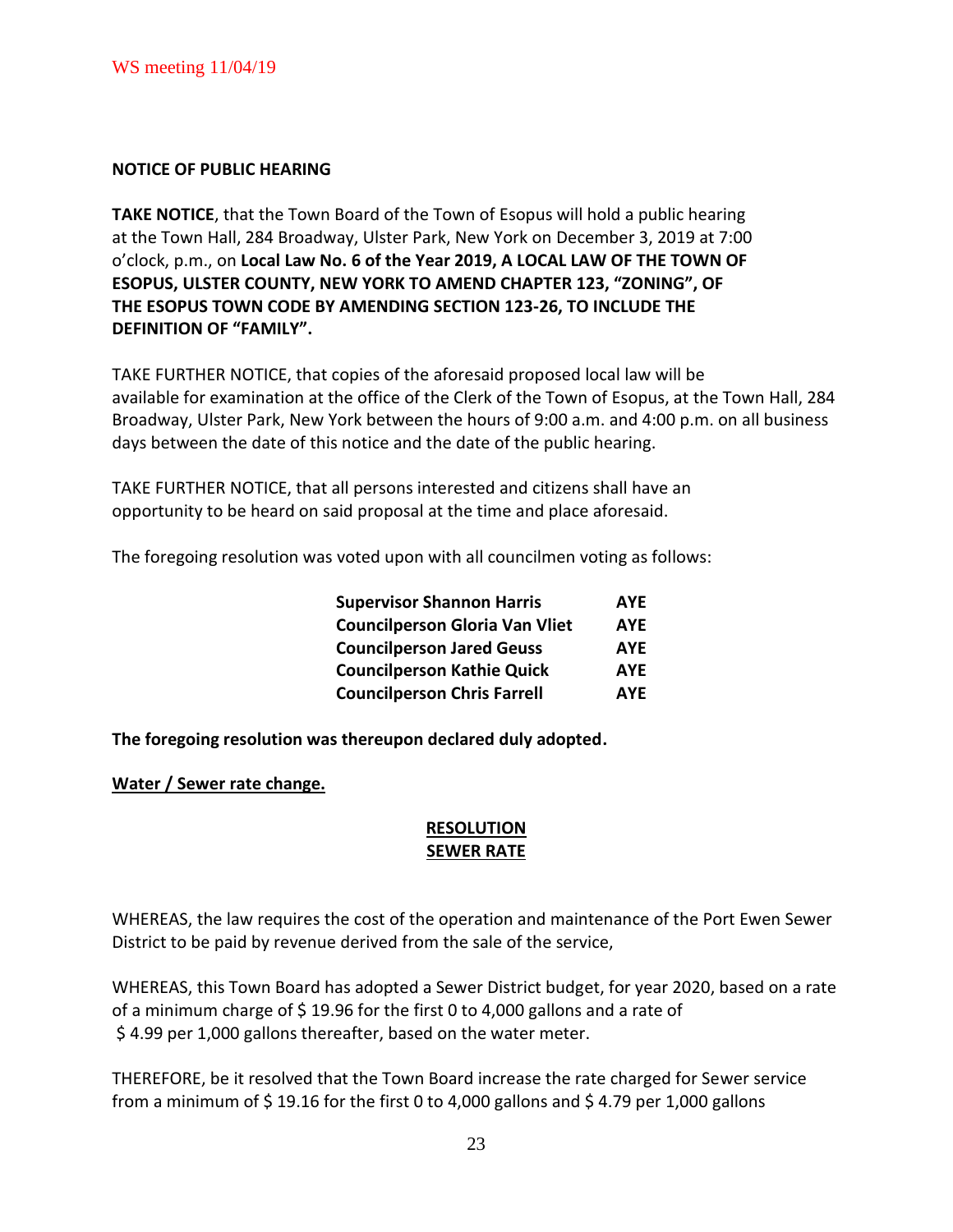thereafter, based on the water meter, to a minimum of \$ 19.96 for the first 0 to 4,000 gallons and the rate of \$4.99 per 1,000 gallons thereafter, based on the water meter, with the new rate to be effective upon adoption of this resolution.

| <b>Councilman Jared Geuss</b><br><b>Councilperson Chris Farrell</b> |            |
|---------------------------------------------------------------------|------------|
| <b>Supervisor Shannon Harris</b>                                    | <b>AYE</b> |
| <b>Councilperson Gloria Van Vliet</b>                               | <b>AYE</b> |
| <b>Councilperson Jared Geuss</b>                                    | <b>AYE</b> |
| <b>Councilperson Kathie Quick</b>                                   | <b>AYE</b> |
| <b>Councilperson Chris Farrell</b>                                  | <b>AYE</b> |
|                                                                     |            |

**The foregoing resolution was thereupon declared duly adopted.**

# **RESOLUTION WATER RATE**

WHEREAS, the law requires the cost of the operation and maintenance of the Port Ewen Water District to be paid by revenue derived from the sale of the service,

WHEREAS, this Town Board has adopted a Water District budget, for year 2020, based on a rate of a minimum charge of  $\frac{2}{3}$  17.96 for the first 0 to 4,000 gallons and a rate of \$ 4.49 per 1,000 gallons thereafter, based on the water meter.

THEREFORE, be it resolved that the Town Board increase the rate charged for Water service from a minimum of  $\frac{2}{3}$  16.76 for the first 0 to 4,000 gallons and  $\frac{2}{3}$  4.19 per 1,000 gallons thereafter, based on the water meter, to a minimum of \$ 17.96 for the first 0 to 4,000 gallons and the rate of \$ 4.49 per 1,000 gallons thereafter, based on the water meter, with the new rate to be effective upon adoption of this resolution.

| Resolution offered by:<br>Seconded by: | <b>Councilperson Jared Geuss</b><br><b>Councilperson Kathie Quick</b> |            |
|----------------------------------------|-----------------------------------------------------------------------|------------|
|                                        | <b>Supervisor Shannon Harris</b>                                      | <b>AYE</b> |
|                                        | <b>Councilperson Gloria Van Vliet</b>                                 | <b>AYE</b> |
|                                        | <b>Councilperson Jared Geuss</b>                                      | <b>AYE</b> |
|                                        | <b>Councilperson Kathie Quick</b>                                     | <b>AYE</b> |
|                                        | <b>Councilperson Chris Farrell</b>                                    | <b>AYE</b> |
|                                        |                                                                       |            |

**The foregoing resolution was thereupon declared duly adopted.**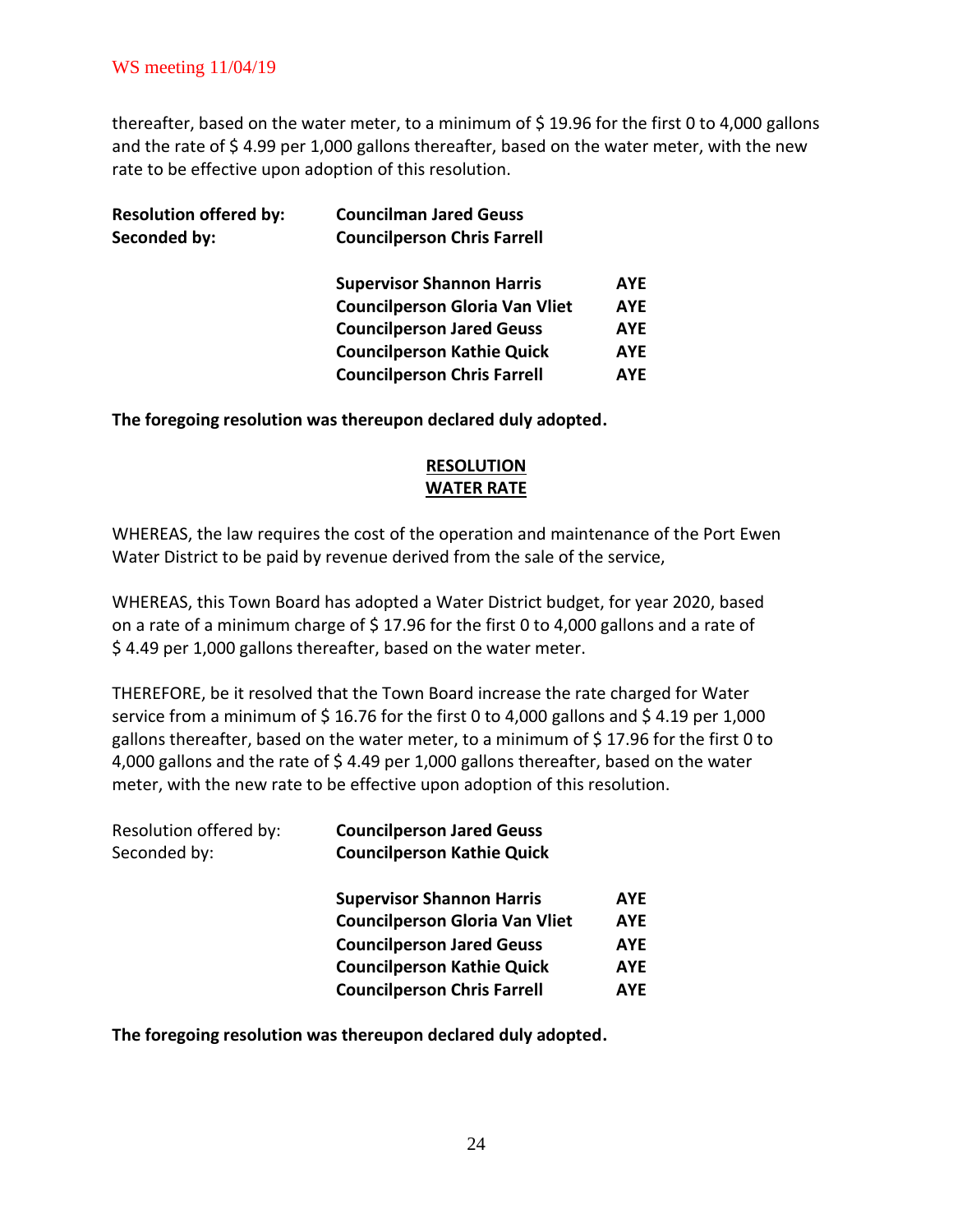### **Disaster Preparedness Community Presentation**

Captain Brett White of the "Citizen Preparedness" Division of the Lower Hudson Valley New York National Guard is offering a complementary community disaster preparedness tutorial for taxpayers and employees of the Town of Esopus. Supervisor Harris is working on dates and times to hold the presentation. A tentative date of December  $12<sup>th</sup>$  was discussed. There are two classes proposed one at 2 pm the other at 6:30 pm. Date and times will be confirmed with Captain White and announced at the next meeting.

### **Executive Session**

**SUPERVISOR HARRIS MADE A MOTION TO ENTER INTO EXECUTIVE SESSION AT 7:56 PM FOR THE PURPOSE OF INTERVIEWING A CANDIDATE FOR THE VACANCY OF CUSTODIAL WORKER/BUILDING AND GROUNDS AND TO DISCUSS THE EMPLOYMENT HISTORY OF A PARTICULAR EMPLOYEE. THE MOTION WAS SECONDED BY COUNCILPERSON JARED GEUSS. ALL MEMBERS PRESENT WERE IN FAVOR. MOTION CARRIED.** 

**A MOTION WAS MADE TO COME OUT OF EXECUTIVE SESSION AT 8:42 PM BY COUNCILPERSON CHRIS FARRELL AND WAS SECONDED BY COUNCILPERSON KATHIE QUICK. ALL MEMBERS PRESENT WERE IN FAVOR. MOTION CARRIED.** 

**ACTION:**

**COUNCILPERSON KATHIE QUICK MADE A MOTION TO APPOINT SEAN BRANDT TO THE POSITION OF CUSTODIAL WORKER AT THE RATE OF \$15 PER HOUR SUBJECT TO A 90 DAY PROBATIONARY PERIOD. THE MOTION WAS SECONDED BY COUNCILPERSON CHRIS FARRELL. ALL MEMBERS PRESENT WERE IN FAVOR. MOTION CARRIED.** 

**NO ACTION TAKEN ON THE OTHER MATTER.**

### **ADJOURNMENT**

**A MOTION WAS MADE BY COUNCILPERSON CHRIS FARRELL TO ADJOURN THE MEETING AT 8:40 PM. THE MOTION WAS SECONDED BY COUNCIL PERSON JARED GEUSS. ALL MEMBERS PRESENT WERE IN FAVOR, MOTION CARRIED.** 

Respectively submitted,

Holly A. Netter Town Clerk, RMC